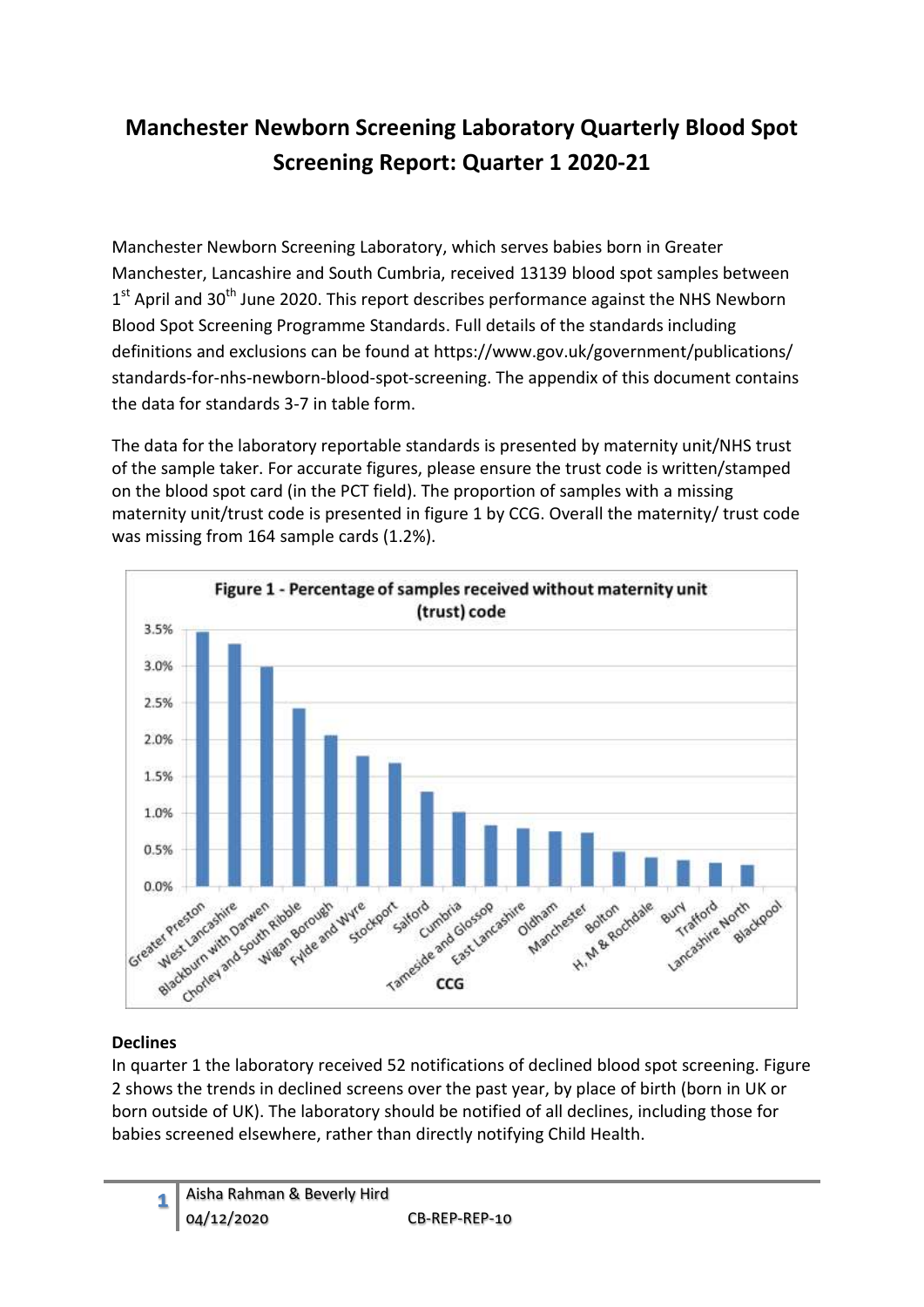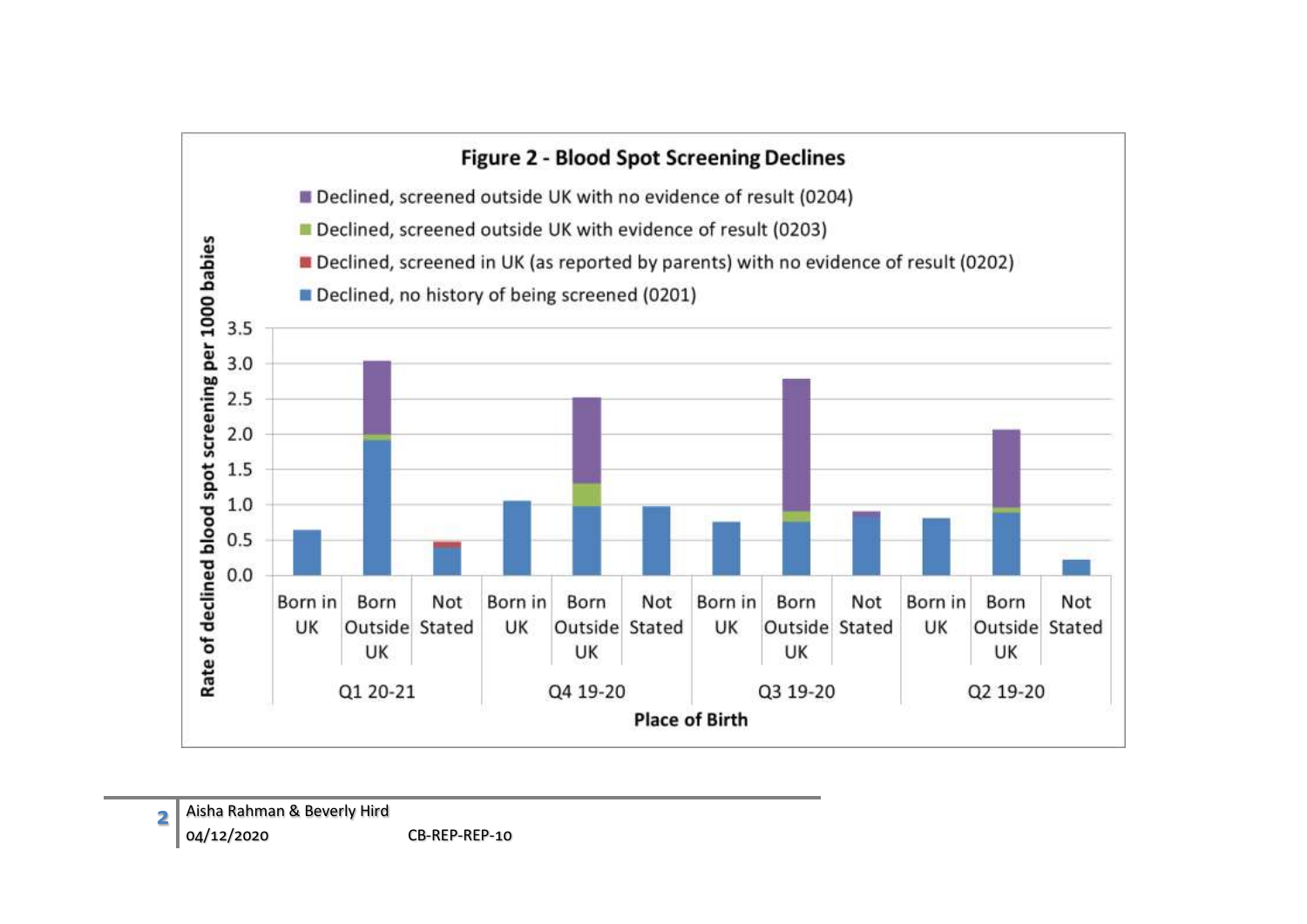#### **Key to colour coding**

| Met achievable threshold                 |
|------------------------------------------|
| Met acceptable threshold                 |
| Within 10% of acceptable threshold       |
| More than 10% below acceptable threshold |

## **Standard 3 – The proportion of blood spot cards received by the laboratory with the baby's NHS number on a barcoded label**

**Acceptable:** ≥ 90.0% of blood spot cards are received by the laboratory with the baby's NHS number on a barcoded label.

**Achievable:** ≥ 95.0% of blood spot cards are received by the laboratory with the baby's NHS number on a barcoded label.

Figure 3 displays performance against standard 3.

Overall, 84.8% of samples received in quarter 1 of 2020/21 had a barcoded NHS number label, which is slightly higher than the previous quarter (83.7%). Of 11 maternity units, 5 met the standard, including two reaching the achievable threshold (MFT and Lancashire Teaching). Two units had poor performance for this standard: 26% (Wigan) and 61% (Ormskirk).

#### **Standard 4 - The proportion of first blood spot samples taken on day 5**

**Acceptable:** ≥ 90.0% of first blood spot samples are taken on day 5. **Achievable:** ≥ 95.0% of first blood spot samples are taken on day 5.

Figure 4 displays performance against standard 4. Overall, 92.9% of samples received in quarter 1 of 2020/21 were collected on day 5. All 11 maternity units met standard 4. For the majority of quarter 1 temporary COVID-19 acceptance criteria were in place which included acceptance of samples collected on day 4. This will have decreased the proportion of samples collected on day 5 for some units, but overall the percentage received on day 5 in quarter 1 is slightly higher than the proportion collected on day 5 in Q4 (92%). Blackpool met the achievable threshold.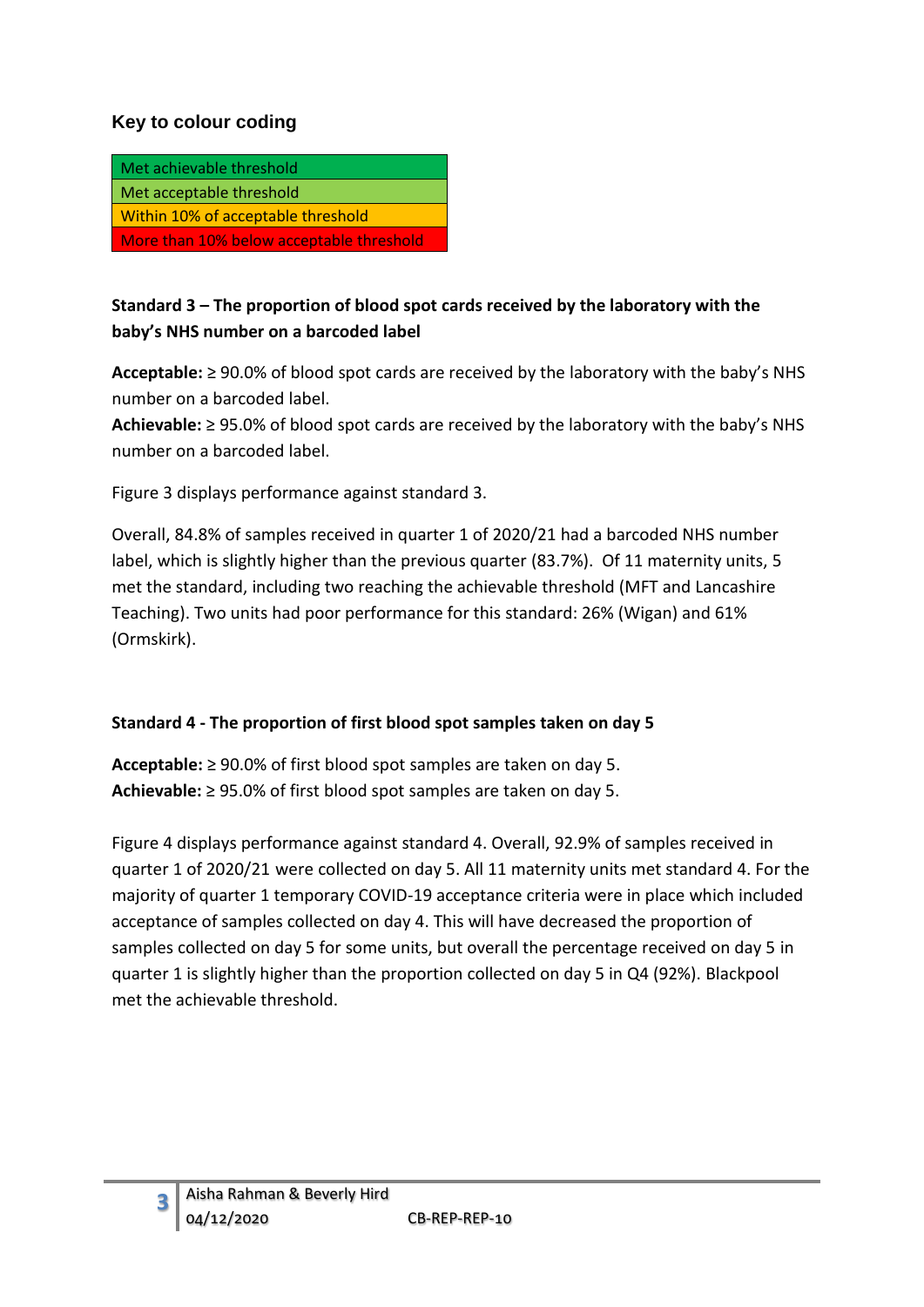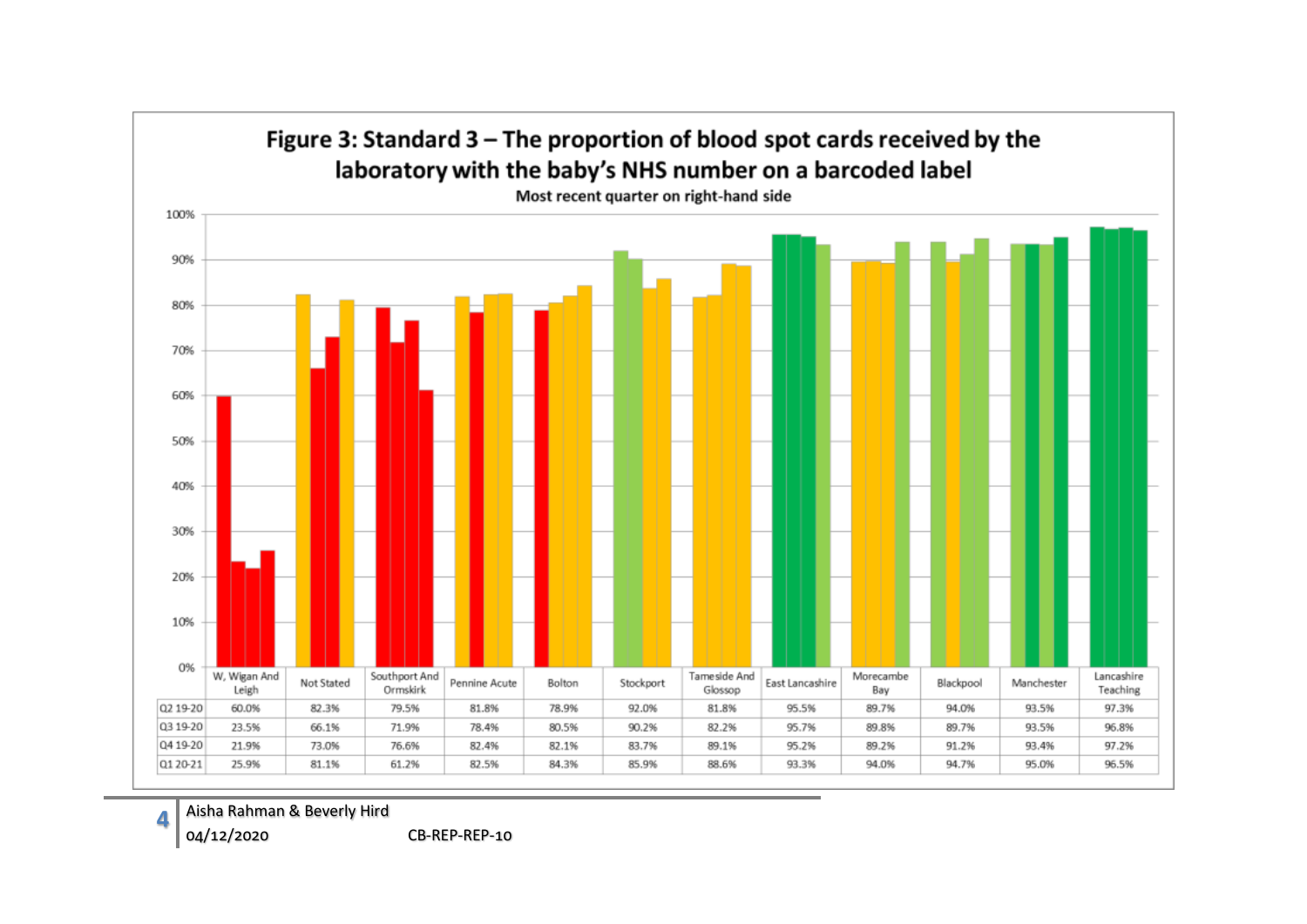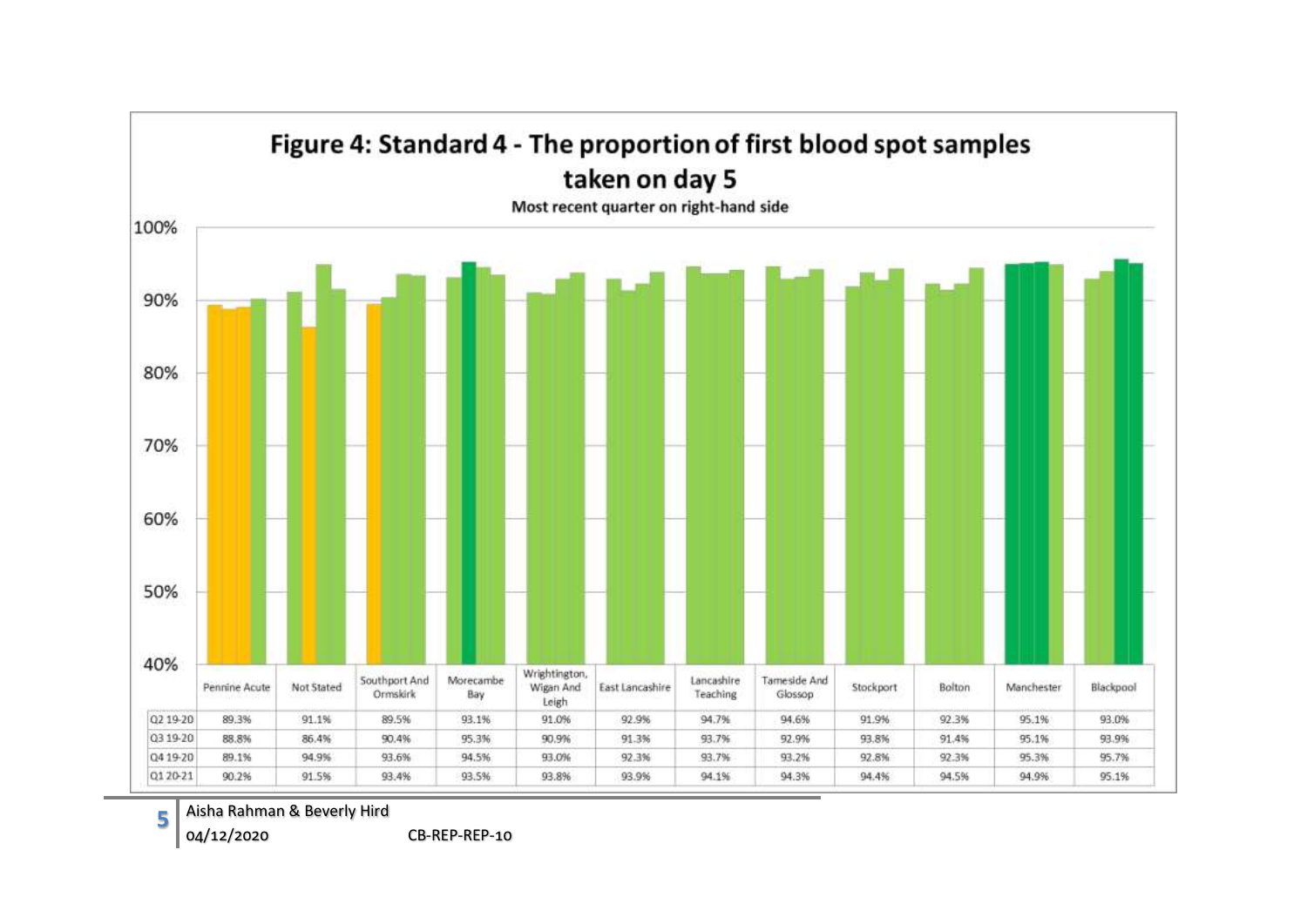## **Standard 5 - The proportion of blood spot samples received less than or equal to 3 working days of sample collection**

**Acceptable:** ≥ 95.0% of all samples received less than or equal to 3 working days of sample collection.

**Achievable:** ≥ 99.0% of all samples received less than or equal to 3 working days of sample collection.

Performance against the transport standard (figure 5) was good. Overall 98.2% samples were received within 3 working days. 10 Trusts met the standard, including 5 reaching the achievable threshold. Performance was very similar to the last quarter (98.1% samples received within 3 working days).

## **Standard 6 - The proportion of first blood spot samples that require repeating due to an avoidable failure in the sampling process**

**Acceptable:** Avoidable repeat rate is ≤ 2.0%

**Achievable:** Avoidable repeat rate is ≤ 1%

The avoidable repeat rate for quarter 1 was 1.4%. This is lower than usual as more samples were accepted due to temporary COVID-19 acceptance criteria being in place for the majority of the quarter. The performance for each trust is displayed in figure 6. 9 Trusts met the standard. The monthly reports for April, May and June 2020 provide details of the numbers of samples that would have been rejected in each category, had the standard criteria been in place (projected avoidable repeat rate of 3.9%). Figure 7 compares the avoidable repeat rate for samples collected from in-patients with samples collected from babies at home/ in the community. The rate was 1.2% for babies at home (1.7% in quarter 4) and 3.1% for samples collected from in-patients (5.2% in quarter 4).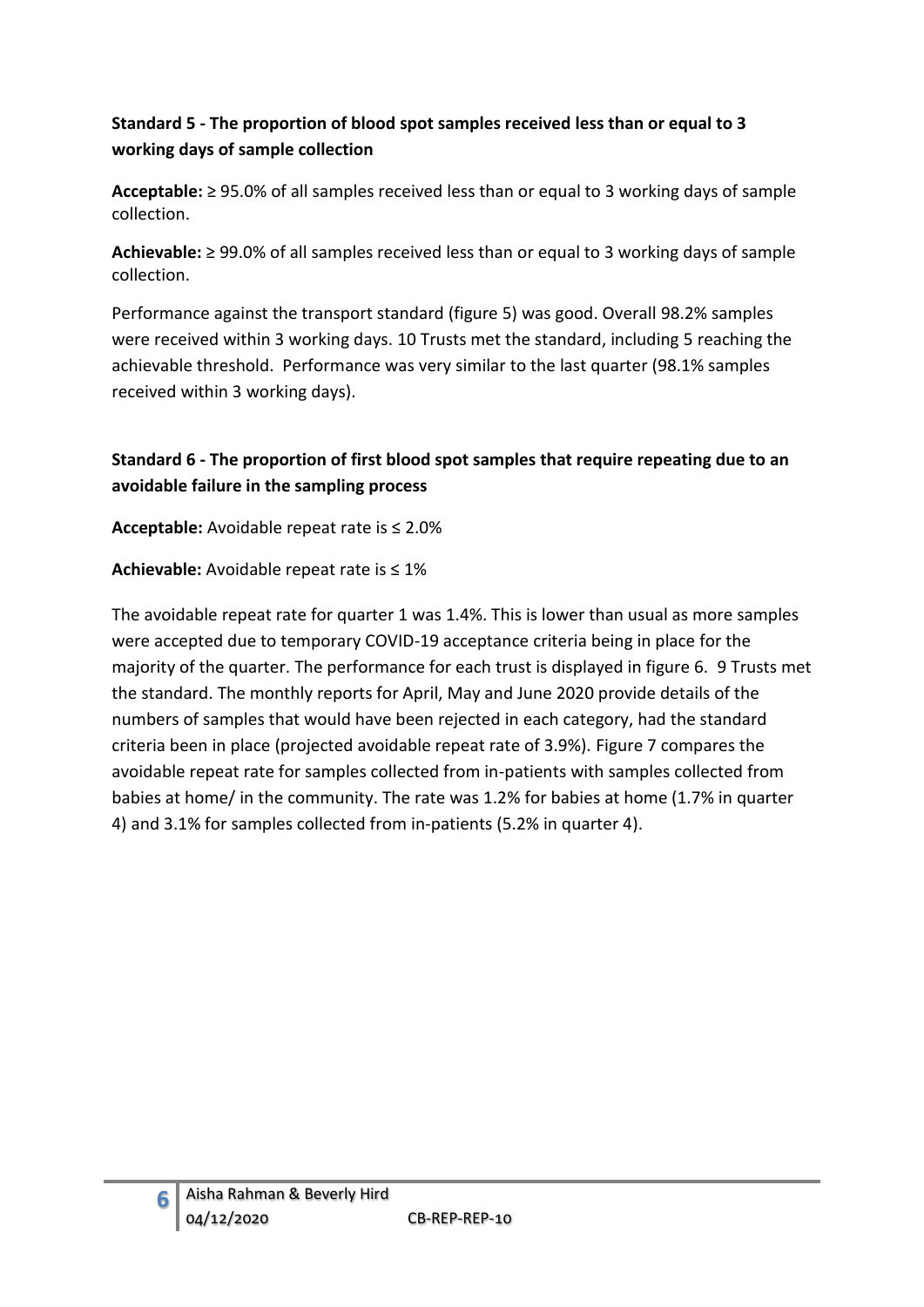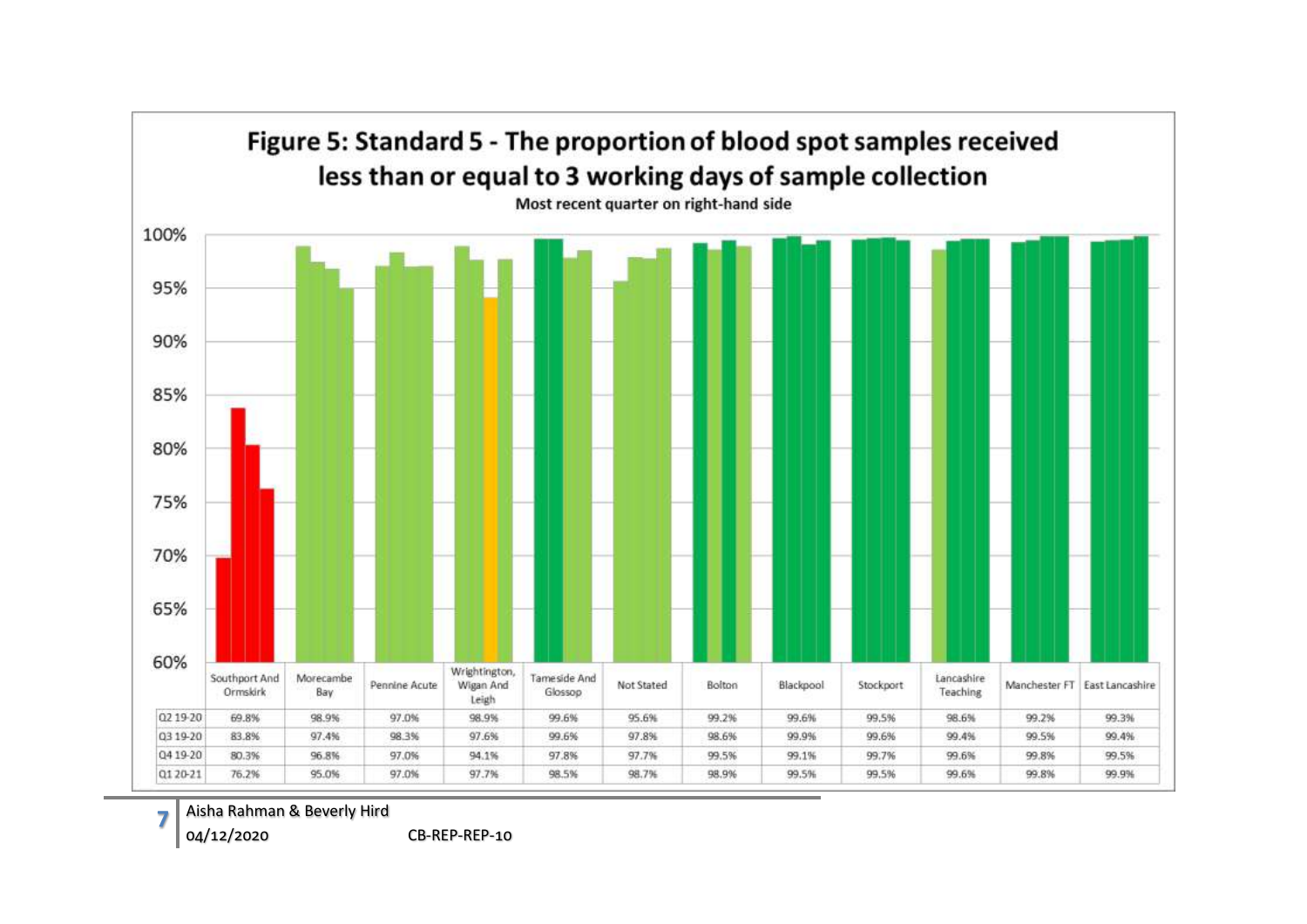

**8**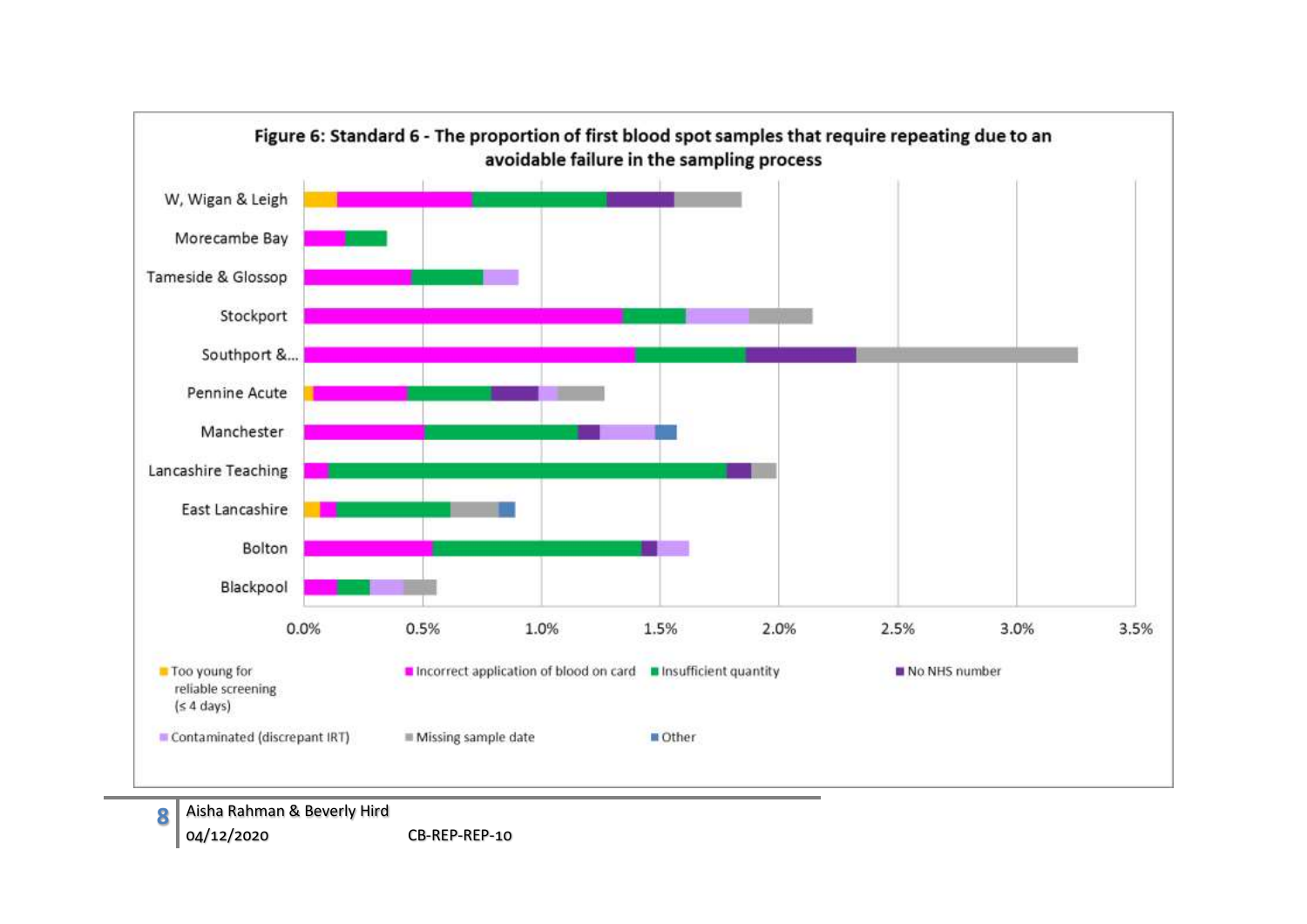

Royal Blackburn Hospital not shown (1/1 sample rejected; rate 100%).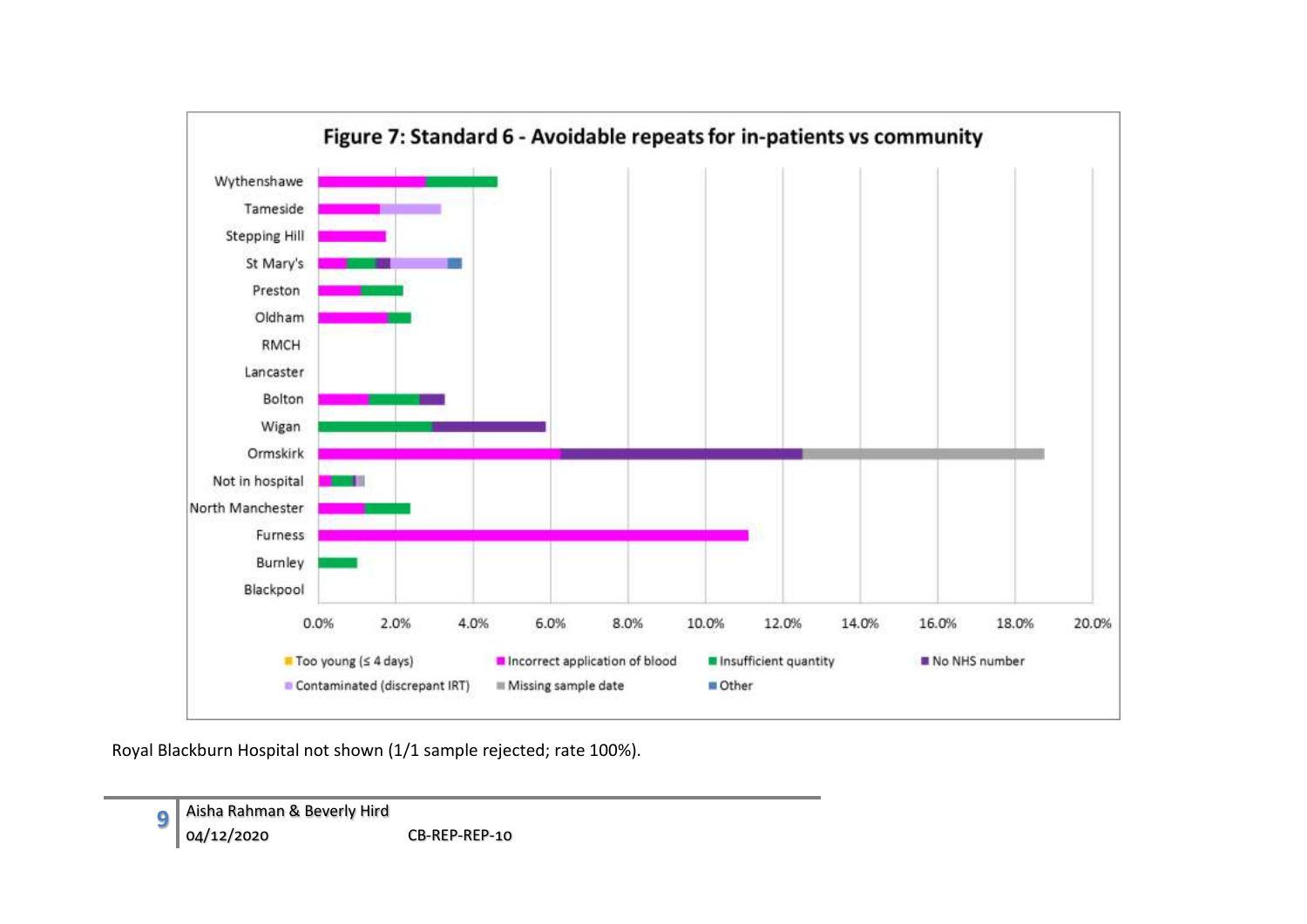| Q1 20-21 Table 1 - Summary of performance             |                  |                  |                  |                  |  |  |  |  |  |  |  |  |
|-------------------------------------------------------|------------------|------------------|------------------|------------------|--|--|--|--|--|--|--|--|
| <b>Trust</b>                                          | STD <sub>3</sub> | STD <sub>4</sub> | STD <sub>5</sub> | STD <sub>6</sub> |  |  |  |  |  |  |  |  |
| <b>Blackpool Teaching Hospitals NHS FT</b>            | 94.7%            | 95.1%            | 99.5%            | 0.6%             |  |  |  |  |  |  |  |  |
| <b>Bolton NHS FT</b>                                  | 84.3%            | 94.5%            | 98.9%            | 1.6%             |  |  |  |  |  |  |  |  |
| East Lancashire Hospitals NHS Trust                   | 93.3%            | 93.9%            | 99.9%            | 0.9%             |  |  |  |  |  |  |  |  |
| Lancashire Teaching Hospitals NHS FT                  | 96.5%            | 94.1%            | 99.6%            | 2.0%             |  |  |  |  |  |  |  |  |
| Manchester University NHS FT                          | 95.0%            | 94.9%            | 99.8%            | 1.6%             |  |  |  |  |  |  |  |  |
| Pennine Acute Hospitals NHS Trust                     | 82.5%            | 90.2%            | 97.0%            | 1.3%             |  |  |  |  |  |  |  |  |
| Southport & Ormskirk Hospital NHS<br>Trust            | 61.2%            | 93.4%            | 76.2%            | 3.3%             |  |  |  |  |  |  |  |  |
| <b>Stockport NHS FT</b>                               | 85.9%            | 94.4%            | 99.5%            | 2.1%             |  |  |  |  |  |  |  |  |
| Tameside And Glossop Integrated Care<br><b>NHS FT</b> | 88.6%            | 94.3%            | 98.5%            | 0.9%             |  |  |  |  |  |  |  |  |
| University Hospitals of Morecambe Bay<br><b>NHSFT</b> | 94.0%            | 93.5%            | 95.0%            | 0.3%             |  |  |  |  |  |  |  |  |
| Wrightington, Wigan and Leigh NHS FT                  | 25.9%            | 93.8%            | 97.7%            | 1.8%             |  |  |  |  |  |  |  |  |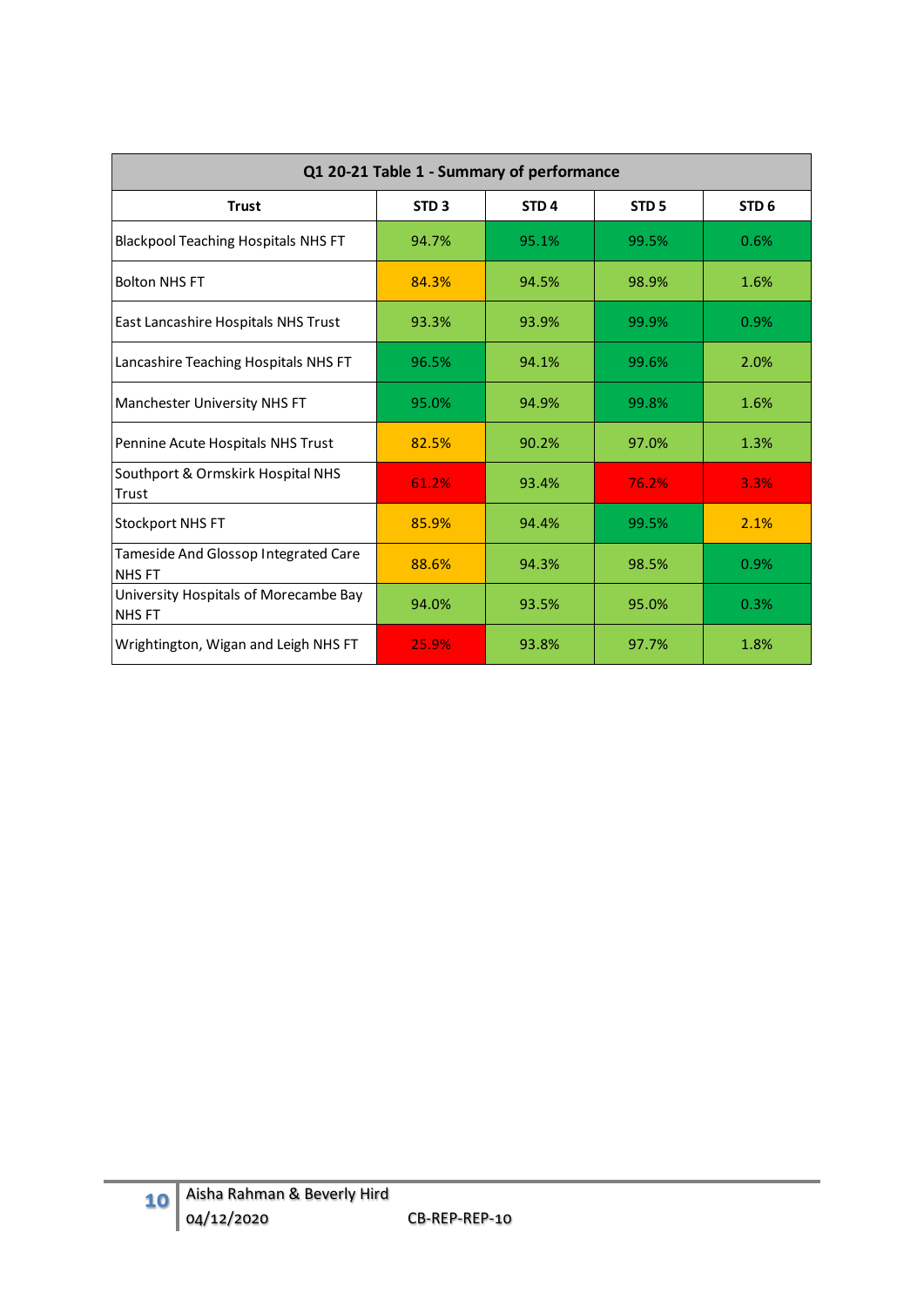**Standard 7a - The proportion of second blood spots for raised IRT taken on day 21 to day 24** 

**Acceptable:** ≥ 95% of second blood spot samples taken on day 21 to day 24 **Achievable:** ≥ 70% of second blood spot samples taken on day 21

Standard 7a was not met. During quarter 1 there were 8 repeats for raised IRT (CF inconclusive). Of these, 50% (4) were collected on day 21 and 88% (7) on day 21-24. CF inconclusive repeats are performed by Screening Link Health Visitors. The data is presented in figure 7 and by local Child Health Records Department, in table 2.



| Q1 Table 2 - Standard 7a       |    |                                                              |    |              |                       |                |                |           |  |  |
|--------------------------------|----|--------------------------------------------------------------|----|--------------|-----------------------|----------------|----------------|-----------|--|--|
| <b>Child Health Department</b> |    | Age at Collection of CF<br><b>Inconclusive Repeat (days)</b> |    |              | Grand<br><b>Total</b> | %<br>collected | %<br>collected |           |  |  |
|                                | 21 | 22                                                           | 23 | 24           | 28                    |                | day 21         | day 21-24 |  |  |
| Bury                           |    |                                                              |    |              | 1                     | $\mathbf{1}$   | 0%             | 0%        |  |  |
| Central Lancashire/Chorley     | 1  |                                                              |    |              |                       | $\mathbf{1}$   | 100%           | 100%      |  |  |
| Oldham                         |    | 1                                                            | 1  | $\mathbf{1}$ |                       | 3              | 0%             | 100%      |  |  |
| Preston                        | 2  |                                                              |    |              |                       | 2              | 100%           | 100%      |  |  |
| Salford                        | 1  |                                                              |    |              |                       | $\mathbf{1}$   | 100%           | 100%      |  |  |
| lGrand Total                   | 4  | 1                                                            | 1  |              | 1                     | 8              | 50%            | 88%       |  |  |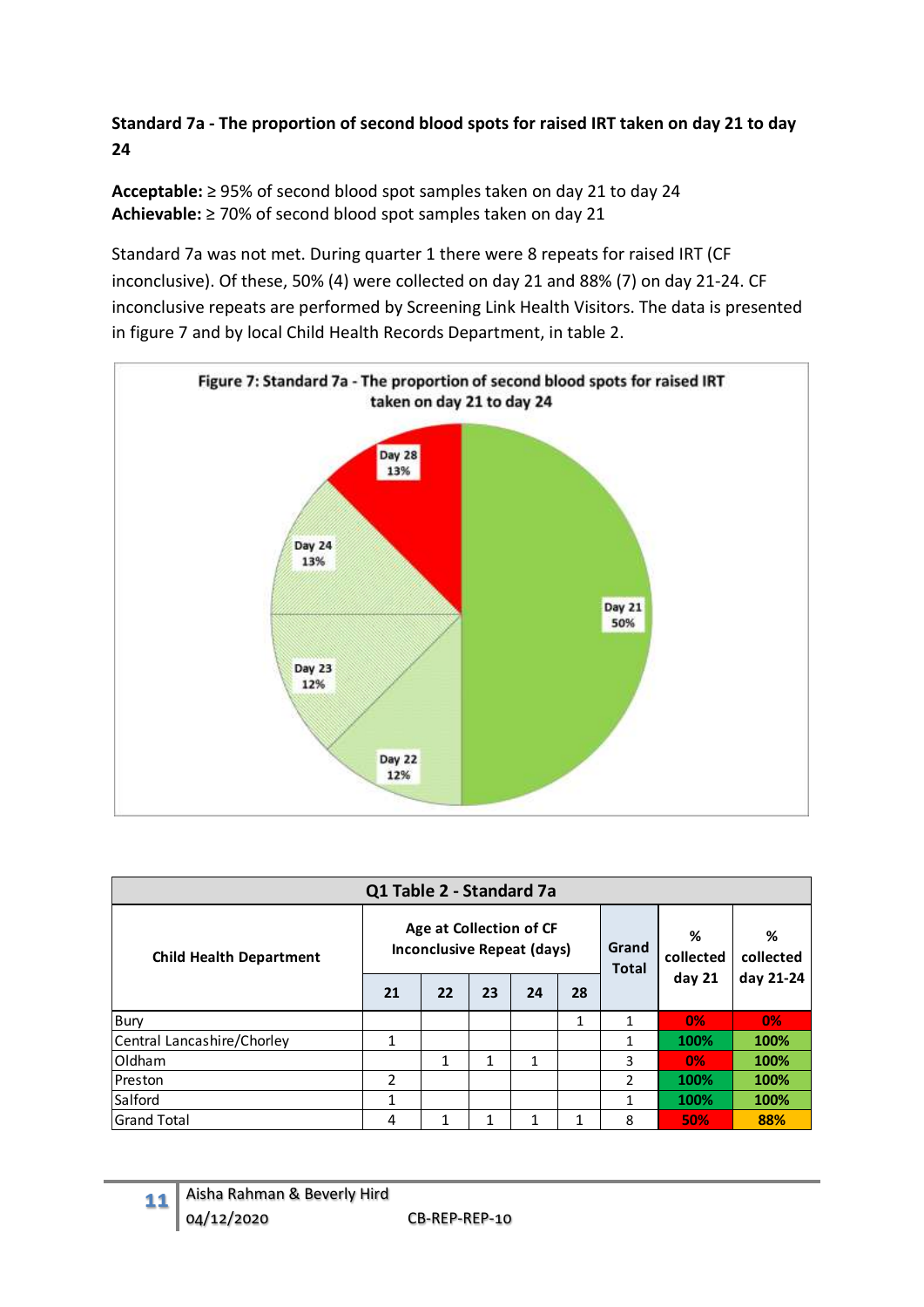## **Standard 7b - The proportion of second blood spot samples for borderline TSH taken between 7 and 10 calendar days after the initial borderline sample**

**Acceptable:** ≥ 95.0% of second blood spot samples taken as defined **Achievable:** ≥ 99.0% of second blood spot samples taken as defined

Standard 7b was not met. Figure 8 displays the proportion collected 7-10 days after the initial sample and table 3 displays the information by Trust.



| Q1 Table 3: Standard 7b                      |              |                |                         |                                                                           |                    |                                |               |                 |  |  |  |
|----------------------------------------------|--------------|----------------|-------------------------|---------------------------------------------------------------------------|--------------------|--------------------------------|---------------|-----------------|--|--|--|
| <b>Trust</b>                                 |              |                |                         | Number of days between original<br>sample and collection of repeat sample | <b>Grand Total</b> | % collected 7-10<br>days after |               |                 |  |  |  |
|                                              | 5            | 7              | 8                       | 9                                                                         | 10                 | 11                             |               | original sample |  |  |  |
| Blackpool Teaching Hospitals NHS FT          |              | 1              |                         |                                                                           | 1                  |                                | 2             | 100%            |  |  |  |
| <b>Bolton NHS FT</b>                         |              |                | 1                       |                                                                           |                    | 1                              | 2             | 50%             |  |  |  |
| <b>East Lancashire Hospitals NHS Trust</b>   |              |                | 1                       |                                                                           |                    |                                |               | 100%            |  |  |  |
| Lancashire Teaching Hospitals NHS FT         |              |                | 1                       | 1                                                                         | 1                  |                                | 3             | 100%            |  |  |  |
| Manchester University NHS FT                 | 1            | $\overline{2}$ |                         | 1                                                                         | 1                  |                                | 6             | 83%             |  |  |  |
| Pennine Acute Hospitals NHS Trust            |              |                | 3                       | $\mathbf{1}$                                                              |                    | 1                              | 5             | 80%             |  |  |  |
| University Hospitals of Morecambe Bay NHS FT |              |                |                         | 1                                                                         |                    |                                |               | 100%            |  |  |  |
| Wrightington, Wigan and Leigh NHS FT         |              |                |                         |                                                                           |                    | 2                              | $\mathcal{P}$ | $0\%$           |  |  |  |
| <b>Grand Total</b>                           | $\mathbf{1}$ | 3              | $\overline{\mathbf{z}}$ | 4                                                                         | 3                  | 4                              | 22            | 77%             |  |  |  |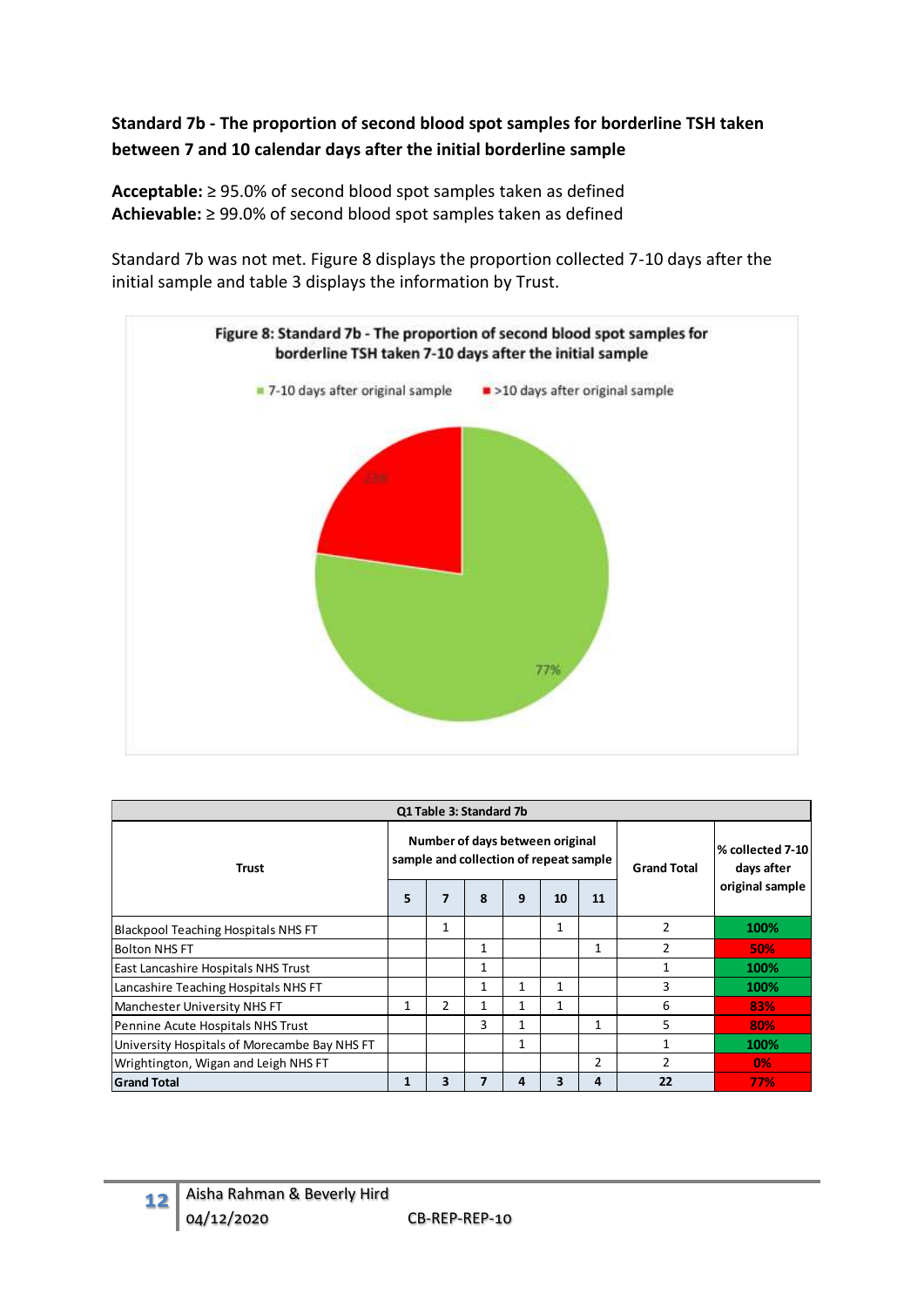## **Standard 7c - The proportion of CHT pre-term repeats collected on day 28 or at discharge**

**Acceptable:** ≥ 95.0% of second blood spot samples taken as defined **Achievable:** ≥ 99.0% of second blood spot samples taken as defined

Standard 7c was not met. During quarter 1, 109 CHT pre-term repeats (second samples only, avoidable repeats excluded) were received. Performance by trust is displayed in figure 9. 83% were collected on day 28 or at discharge. Less than 1% were collected too early and required a further repeat. 17% were collected after day 28.

Of note, 4 out of 18 babies with samples collected after day 28 had transfusions on days 25- 28, which would account for the delayed sampling.



**Standard 9 - Timely processing of CHT and IMD (excluding HCU) screen positive samples**

**Acceptable:** 100% of babies with a positive screening result (excluding HCU) have a clinical referral initiated within 3 working days of sample receipt

There were 13 screen positive samples for CHT during quarter 1. 85% of babies were referred within 3 working days (11/13). One baby was referred 4 working days after sample receipt due to requiring a retest following an analytical failure. Another baby was referred 5 working days after sample receipt. This delay was related to the baby being the subject of a labelling incident on the previous sample which led to a problem with the IT system requesting the correct tests.

There were 6 IMD screen positives and all were referred within 3 working days.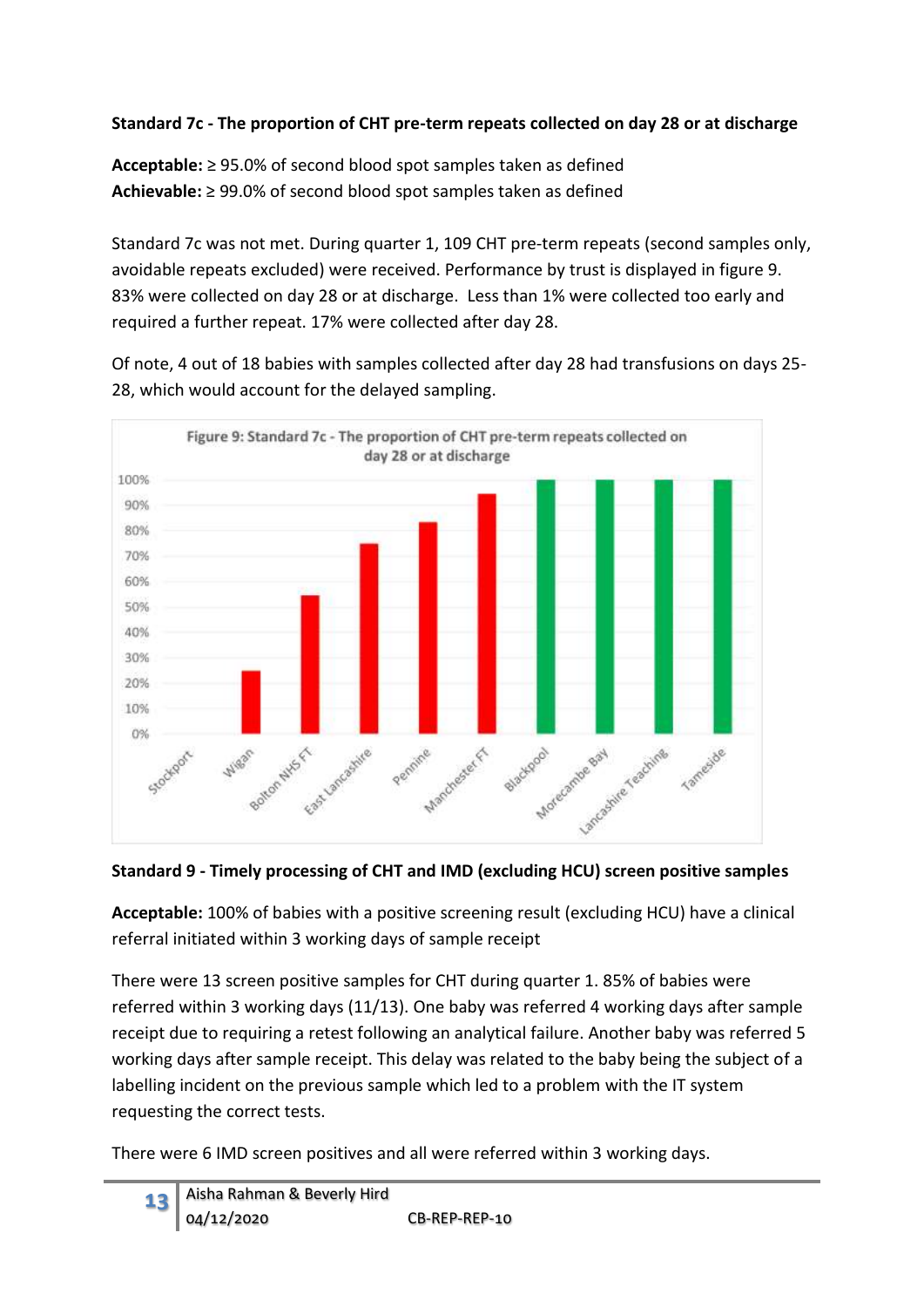#### **Standard 11 - Timely entry into clinical care**

Data for standard 11 is displayed in table 4.

| Table 4: Standard 11                                  |                                                           |                                                           |                                                                                               |                                        |                                                                                         |                                                                                                                                                                         |  |  |  |  |  |  |  |
|-------------------------------------------------------|-----------------------------------------------------------|-----------------------------------------------------------|-----------------------------------------------------------------------------------------------|----------------------------------------|-----------------------------------------------------------------------------------------|-------------------------------------------------------------------------------------------------------------------------------------------------------------------------|--|--|--|--|--|--|--|
| Condition                                             | <b>Criteria</b>                                           | <b>Thresholds</b>                                         | Number of<br>babies seen by<br>specialist<br>services by<br>condition<br>specific<br>standard | <b>Number of</b><br>babies<br>referred | Percentage<br>seen by<br>specialist<br>services by<br>condition<br>specific<br>standard | <b>Comments</b>                                                                                                                                                         |  |  |  |  |  |  |  |
| <b>IMDs (excluding HCU)</b>                           | Attend first clinical<br>appointment by 14 days of<br>age | Acceptable: 100%                                          | 6                                                                                             | 6                                      | 100%                                                                                    |                                                                                                                                                                         |  |  |  |  |  |  |  |
| CHT (suspected on first<br>sample)                    | Attend first clinical<br>appointment by 14 days of<br>age | Acceptable: 100%                                          | $\overline{7}$                                                                                | $\overline{7}$                         | 100%                                                                                    |                                                                                                                                                                         |  |  |  |  |  |  |  |
| CHT (suspected on repeat<br>following borderline TSH) | Attend first clinical<br>appointment by 21 days of<br>age | Acceptable: 100%                                          | $\overline{2}$                                                                                | $\overline{4}$                         | 50%                                                                                     | Excluded from the standard: 2 further CHT<br>positives following preterm repeat/.                                                                                       |  |  |  |  |  |  |  |
| <b>CF (2 CFTR mutations</b><br>detected)              | Attend first clinical<br>appointment by 28 days of<br>age | Acceptable: ≥95.0%<br>Achievable: 100%                    | 3                                                                                             | 3                                      | 100%                                                                                    |                                                                                                                                                                         |  |  |  |  |  |  |  |
| <b>HCU</b>                                            | Attend first clinical<br>appointment by 28 days of<br>age | Acceptable: ≥95.0%<br>Achievable: 100%                    | 0                                                                                             | 0                                      | N/A                                                                                     |                                                                                                                                                                         |  |  |  |  |  |  |  |
| CF (1 or no CFTR mutation<br>detected)                | Attend first clinical<br>appointment by 35 days of<br>age | Attend first clinical<br>appointment by 35<br>days of age | 0                                                                                             | 0                                      | N/A                                                                                     | One positive baby excluded from standard as in<br>the category "CF - previously not suspected" (no<br>mutations). Sick baby with multiple samples.<br>Baby died day 38. |  |  |  |  |  |  |  |
| <b>SCD</b>                                            | Attend first clinical<br>appointment by 90 days of<br>age | Attend first clinical<br>appointment by 90<br>days of age | 6                                                                                             | 8                                      | 75%                                                                                     | 2 dates of appointment outstanding                                                                                                                                      |  |  |  |  |  |  |  |

**14** Aisha Rahman & Beverly Hird 04/12/2020 CB-REP-REP-10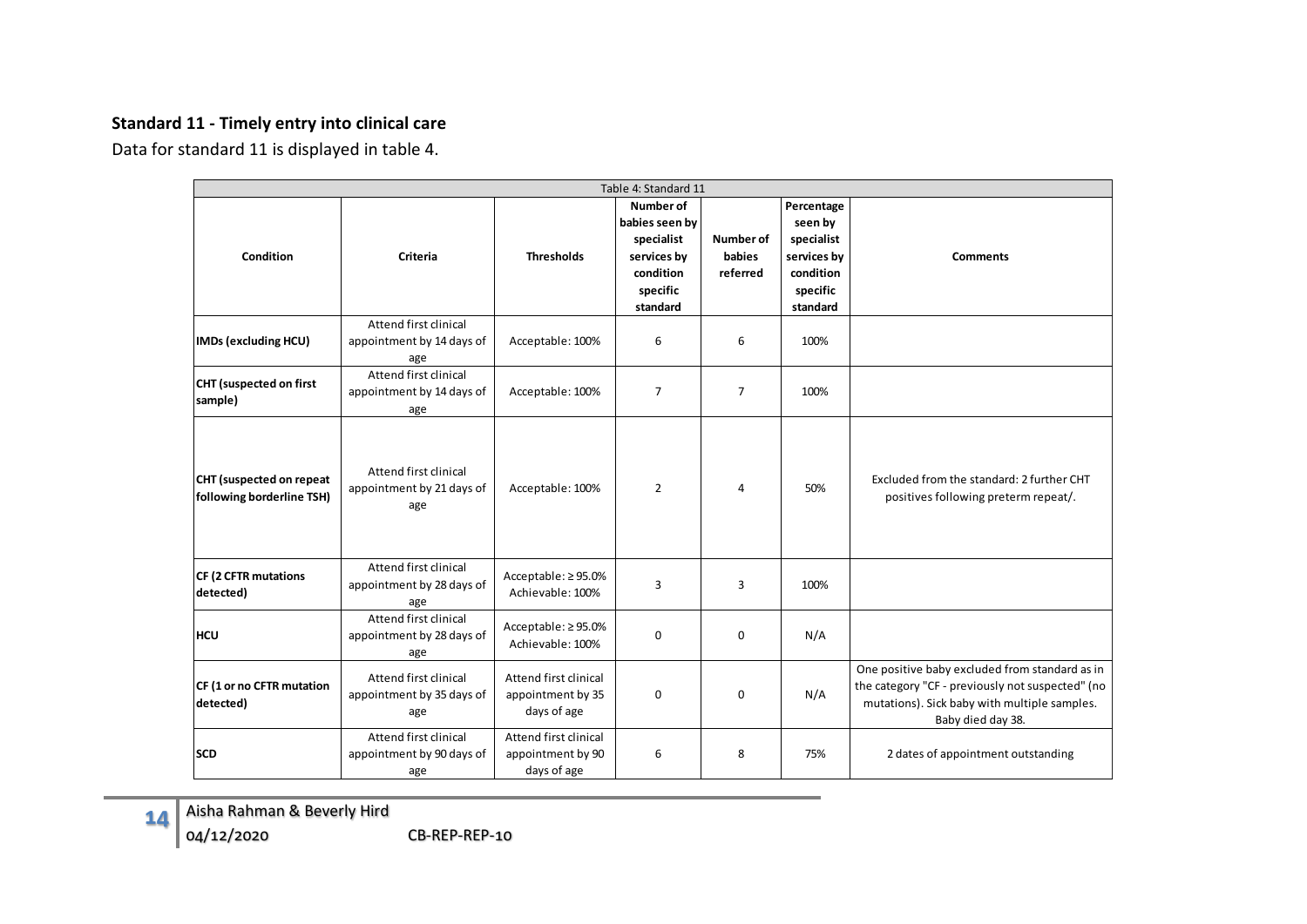#### **Incidents**

We identified or were notifed of only 6 incidents in quarter 1 so they are not displayed in chart form. The majority (5/6) were blood spot labelling incidents. A summary table of incidents is included in the appendix.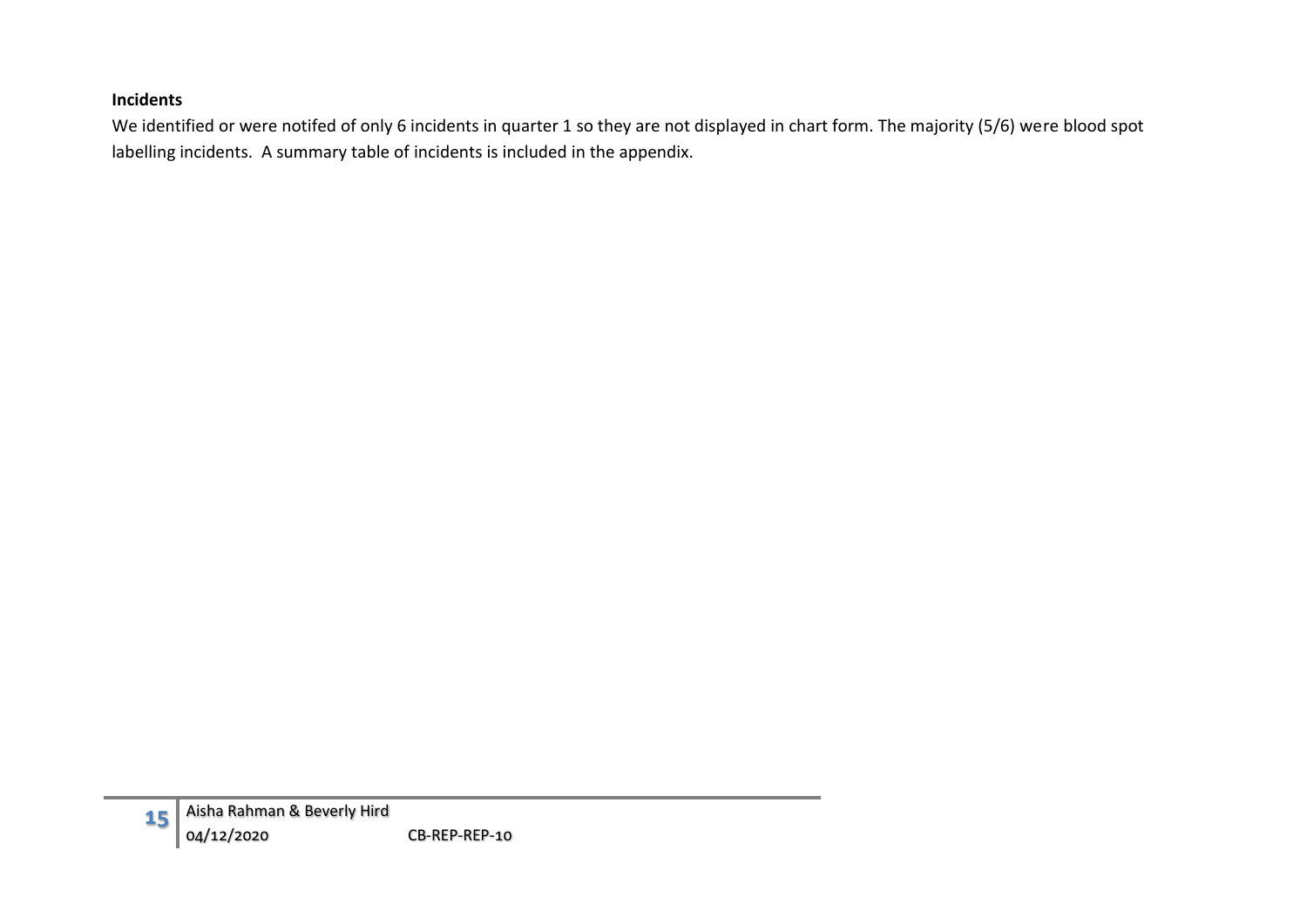## **Appendix**

| <b>Quarter 1 2020-21: Standard 3</b>         |                                                       |                                                                        |                                                                                          |                                                                                 |                                                                                                   |  |  |  |  |  |  |  |  |
|----------------------------------------------|-------------------------------------------------------|------------------------------------------------------------------------|------------------------------------------------------------------------------------------|---------------------------------------------------------------------------------|---------------------------------------------------------------------------------------------------|--|--|--|--|--|--|--|--|
| <b>Trust</b>                                 | Number of all<br>samples<br>(including<br>$rep$ eats) | Number of blood<br>spot cards<br>including baby's<br><b>NHS</b> number | Number of blood<br>spot cards<br>including ISB<br>label barcoded<br>baby's NHS<br>number | Percentage of all<br>blood spot cards<br>including babies'<br><b>NHS</b> number | Percentage of all<br>blood spot cards<br>including ISB bar-<br>coded babies'<br><b>NHS</b> number |  |  |  |  |  |  |  |  |
| <b>Blackpool Teaching Hospitals NHS FT</b>   | 738                                                   | 738                                                                    | 699                                                                                      | 100.0%                                                                          | 94.7%                                                                                             |  |  |  |  |  |  |  |  |
| Bolton NHS FT                                | 1597                                                  | 1594                                                                   | 1347                                                                                     | 99.8%                                                                           | 84.3%                                                                                             |  |  |  |  |  |  |  |  |
| East Lancashire Hospitals NHS Trust          | 1544                                                  | 1543                                                                   | 1441                                                                                     | 99.9%                                                                           | 93.3%                                                                                             |  |  |  |  |  |  |  |  |
| Health Visitor                               | 105                                                   | 104                                                                    | 1                                                                                        | 99.0%                                                                           | 1.0%                                                                                              |  |  |  |  |  |  |  |  |
| Lancashire Teaching Hospitals NHS FT         | 1000                                                  | 999                                                                    | 965                                                                                      | 99.9%                                                                           | 96.5%                                                                                             |  |  |  |  |  |  |  |  |
| Manchester University NHS FT                 | 2372                                                  | 2371                                                                   | 2253                                                                                     | 100.0%                                                                          | 95.0%                                                                                             |  |  |  |  |  |  |  |  |
| Not Stated                                   | 164                                                   | 164                                                                    | 133                                                                                      | 100.0%                                                                          | 81.1%                                                                                             |  |  |  |  |  |  |  |  |
| Pennine Acute Hospitals NHS Trust            | 2625                                                  | 2619                                                                   | 2165                                                                                     | 99.8%                                                                           | 82.5%                                                                                             |  |  |  |  |  |  |  |  |
| Southport & Ormskirk Hospital NHS Trust      | 227                                                   | 226                                                                    | 139                                                                                      | 99.6%                                                                           | 61.2%                                                                                             |  |  |  |  |  |  |  |  |
| <b>Stockport NHS FT</b>                      | 771                                                   | 771                                                                    | 662                                                                                      | 100.0%                                                                          | 85.9%                                                                                             |  |  |  |  |  |  |  |  |
| Tameside And Glossop Integrated Care NHS FT  | 678                                                   | 678                                                                    | 601                                                                                      | 100.0%                                                                          | 88.6%                                                                                             |  |  |  |  |  |  |  |  |
| University Hospitals of Morecambe Bay NHS FT | 584                                                   | 584                                                                    | 549                                                                                      | 100.0%                                                                          | 94.0%                                                                                             |  |  |  |  |  |  |  |  |
| Wrightington, Wigan and Leigh NHS FT         | 734                                                   | 732                                                                    | 190                                                                                      | 99.7%                                                                           | 25.9%                                                                                             |  |  |  |  |  |  |  |  |
| <b>Grand Total</b>                           | 13139                                                 | 13123                                                                  | 11145                                                                                    | 99.9%                                                                           | 84.8%                                                                                             |  |  |  |  |  |  |  |  |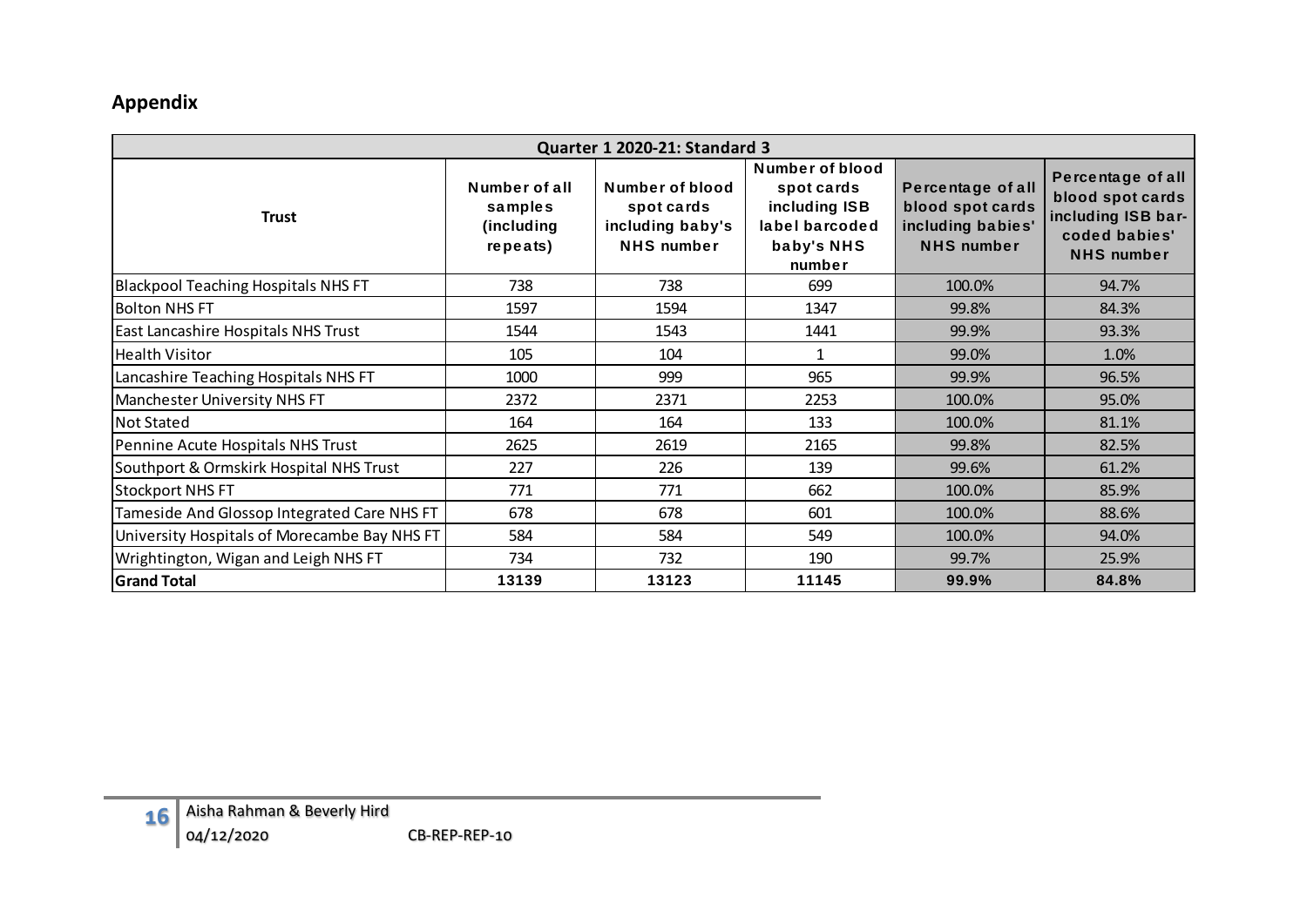| Quarter 1 2020-21: Standard 4 |                                              |                                                            |                                                         |                                                         |                            |                                                                  |                                                                     |                                                                   |                                                      |                                                      |                                                      |                                                      |                                                               |
|-------------------------------|----------------------------------------------|------------------------------------------------------------|---------------------------------------------------------|---------------------------------------------------------|----------------------------|------------------------------------------------------------------|---------------------------------------------------------------------|-------------------------------------------------------------------|------------------------------------------------------|------------------------------------------------------|------------------------------------------------------|------------------------------------------------------|---------------------------------------------------------------|
|                               | <b>Trust</b>                                 | Number of<br>1st samples<br>taken on or<br>before day<br>4 | <b>Number</b><br>of 1st<br>samples<br>taken on<br>day 5 | <b>Number</b><br>of 1st<br>samples<br>taken on<br>day 6 | of 1st<br>samples<br>day 7 | Number Number<br>of 1st<br>samples<br>taken on taken on<br>day 8 | <b>Number</b><br>of 1st<br>samples<br>taken on<br>or after<br>day 9 | Percentage<br>of 1st<br>samples<br>taken on or<br>before day<br>4 | Percentage<br>of 1st<br>samples<br>taken on<br>day 5 | Percentage<br>of 1st<br>samples<br>taken on<br>day 6 | Percentage<br>of 1st<br>samples<br>taken on<br>day 7 | Percentage<br>of 1st<br>samples<br>taken on<br>day 8 | Percentage<br>of 1st<br>samples<br>taken on or<br>after day 9 |
|                               | <b>Blackpool Teaching Hospitals NHS FT</b>   | $\overline{2}$                                             | 679                                                     | 22                                                      | 6                          | 3                                                                | $\overline{2}$                                                      | 0.3%                                                              | 95.1%                                                | 3.1%                                                 | 0.8%                                                 | 0.4%                                                 | 0.3%                                                          |
| <b>Bolton NHS FT</b>          |                                              | $\mathbf{1}$                                               | 1397                                                    | 58                                                      | 10                         | 3                                                                | 10                                                                  | 0.1%                                                              | 94.5%                                                | 3.9%                                                 | 0.7%                                                 | 0.2%                                                 | 0.7%                                                          |
|                               | East Lancashire Hospitals NHS Trust          | $\overline{7}$                                             | 1364                                                    | 68                                                      | $\overline{7}$             | $\mathbf 2$                                                      | 5                                                                   | 0.5%                                                              | 93.9%                                                | 4.7%                                                 | 0.5%                                                 | 0.1%                                                 | 0.3%                                                          |
| <b>Health Visitor</b>         |                                              | $\mathbf 0$                                                | $\mathbf{1}$                                            | $\mathbf 0$                                             | $\mathbf{1}$               | 0                                                                | 76                                                                  | 0.0%                                                              | 1.3%                                                 | 0.0%                                                 | 1.3%                                                 | 0.0%                                                 | 97.4%                                                         |
|                               | Lancashire Teaching Hospitals NHS FT         | $\boldsymbol{0}$                                           | 898                                                     | 47                                                      | $\mathbf{3}$               | $\mathbf{1}$                                                     | 5                                                                   | 0.0%                                                              | 94.1%                                                | 4.9%                                                 | 0.3%                                                 | 0.1%                                                 | 0.5%                                                          |
|                               | Manchester University NHS FT                 | 25                                                         | 2055                                                    | 53                                                      | 15                         | 8                                                                | 9                                                                   | 1.2%                                                              | 94.9%                                                | 2.4%                                                 | 0.7%                                                 | 0.4%                                                 | 0.4%                                                          |
| Not Stated                    |                                              | 3                                                          | 140                                                     | $\overline{7}$                                          | $\overline{3}$             | $\mathbf 0$                                                      | $\mathbf 0$                                                         | 2.0%                                                              | 91.5%                                                | 4.6%                                                 | 2.0%                                                 | 0.0%                                                 | 0.0%                                                          |
|                               | Pennine Acute Hospitals NHS Trust            | 54                                                         | 2277                                                    | 141                                                     | 27                         | 8                                                                | 18                                                                  | 2.1%                                                              | 90.2%                                                | 5.6%                                                 | 1.1%                                                 | 0.3%                                                 | 0.7%                                                          |
|                               | Southport & Ormskirk Hospital NHS Trust      | 6                                                          | 197                                                     | 6                                                       | $\mathbf 0$                | $\mathbf 0$                                                      | $\overline{2}$                                                      | 2.8%                                                              | 93.4%                                                | 2.8%                                                 | 0.0%                                                 | 0.0%                                                 | 0.9%                                                          |
| Stockport NHS FT              |                                              | $\mathbf 0$                                                | 703                                                     | 31                                                      | 6                          | $\overline{4}$                                                   | $\mathbf{1}$                                                        | 0.0%                                                              | 94.4%                                                | 4.2%                                                 | 0.8%                                                 | 0.5%                                                 | 0.1%                                                          |
|                               | Tameside And Glossop Integrated Care NHS FT  | $\mathbf{1}$                                               | 625                                                     | 30                                                      | $\overline{3}$             | $\mathbf{1}$                                                     | 3                                                                   | 0.2%                                                              | 94.3%                                                | 4.5%                                                 | 0.5%                                                 | 0.2%                                                 | 0.5%                                                          |
|                               | University Hospitals of Morecambe Bay NHS FT | 13                                                         | 534                                                     | 22                                                      | $\mathbf{1}$               | $\pmb{0}$                                                        | $\mathbf 1$                                                         | 2.3%                                                              | 93.5%                                                | 3.9%                                                 | 0.2%                                                 | 0.0%                                                 | 0.2%                                                          |
|                               | Wrightington, Wigan and Leigh NHS FT         | $\overline{\mathbf{4}}$                                    | 660                                                     | 29                                                      | 5                          | 3                                                                | 3                                                                   | 0.6%                                                              | 93.8%                                                | 4.1%                                                 | 0.7%                                                 | 0.4%                                                 | 0.4%                                                          |
| <b>Grand Total</b>            |                                              | 116                                                        | 11530                                                   | 514                                                     | 87                         | 33                                                               | 135                                                                 | 0.9%                                                              | 92.9%                                                | 4.1%                                                 | 0.7%                                                 | 0.3%                                                 | 1.1%                                                          |
|                               |                                              |                                                            |                                                         |                                                         |                            |                                                                  |                                                                     |                                                                   |                                                      |                                                      |                                                      |                                                      |                                                               |
| 17                            | Aisha Rahman & Beverly Hird<br>04/12/2020    |                                                            | CB-REP-REP-10                                           |                                                         |                            |                                                                  |                                                                     |                                                                   |                                                      |                                                      |                                                      |                                                      |                                                               |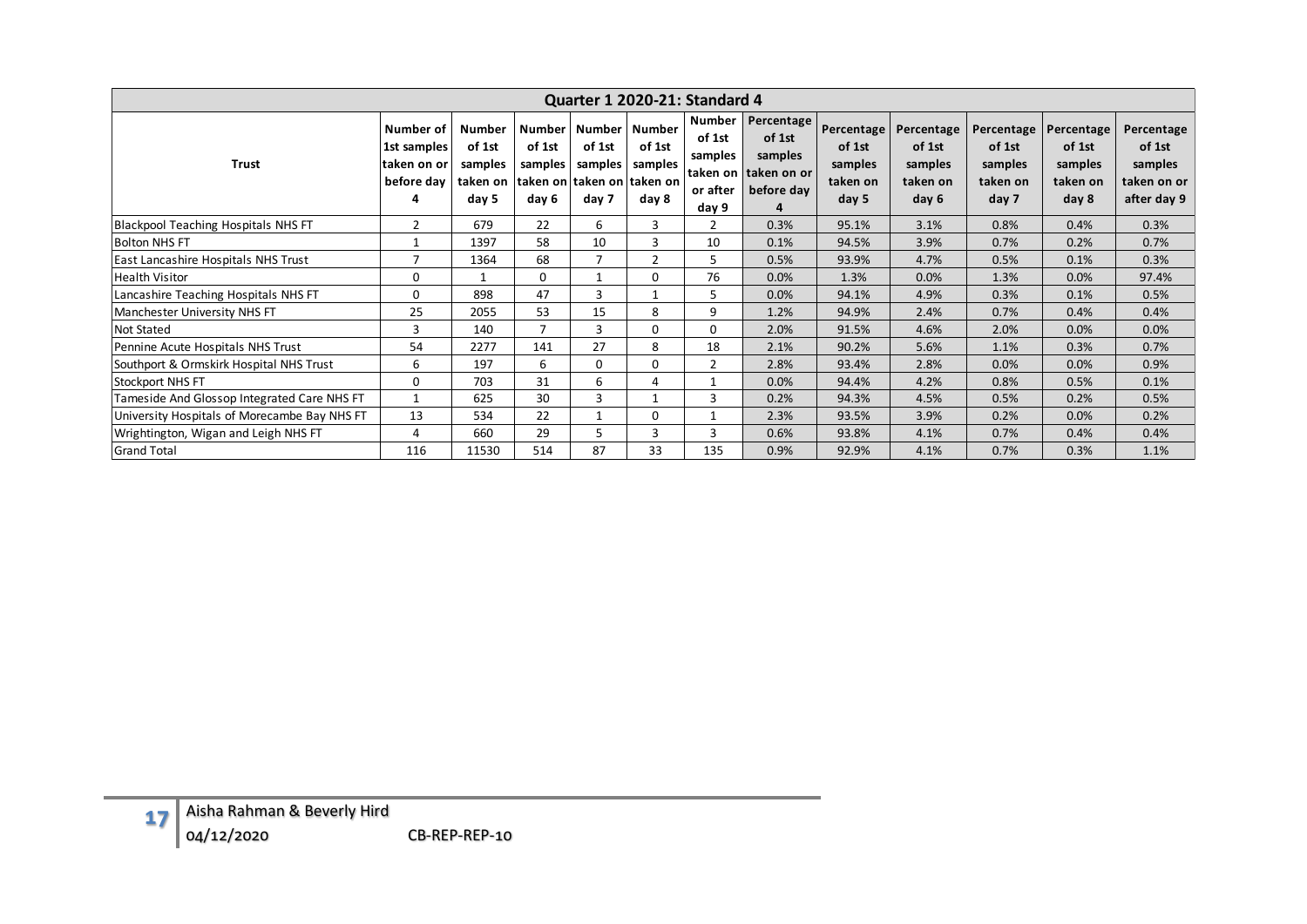| Percentage of<br><b>Number of samples</b><br>samples received by<br>received in 3 or<br>laboratories in 3 or<br><b>Total number of</b><br>fewer working days<br><b>Maternity Unit</b><br>samples received<br>fewer working days<br>of sample being<br>of sample being<br>taken<br>taken<br><b>Blackpool Teaching Hospitals NHS FT</b><br>732<br>736<br>99.5%<br><b>Bolton NHS FT</b><br>1505<br>1522<br>98.9%<br>1489<br>99.9%<br>East Lancashire Hospitals NHS Trust<br>1491<br>76<br><b>Health Visitor</b><br>80<br>95.0%<br>Lancashire Teaching Hospitals NHS FT<br>990<br>99.6%<br>994<br>Manchester University NHS FT<br>2252<br>99.8%<br>2248<br><b>Not Stated</b><br>152<br>154<br>98.7%<br>Pennine Acute Hospitals NHS Trust<br>2532<br>2610<br>97.0%<br>Southport & Ormskirk Hospital NHS Trust<br>170<br>223<br>76.2%<br><b>Stockport NHS FT</b><br>764<br>768<br>99.5%<br>Tameside And Glossop Integrated Care NHS FT<br>664<br>674<br>98.5%<br>University Hospitals of Morecambe Bay NHS FT<br>553<br>582<br>95.0%<br>715<br>732<br>97.7%<br>Wrightington, Wigan and Leigh NHS FT<br><b>Grand Total</b><br>12590<br>12818<br>98.2%<br>Excludes day 0 'pre-transfusion' samples and samples with missing date of collection | Quarter 1 2020-21: Standard 5 |  |  |  |  |  |  |  |  |  |  |  |  |
|----------------------------------------------------------------------------------------------------------------------------------------------------------------------------------------------------------------------------------------------------------------------------------------------------------------------------------------------------------------------------------------------------------------------------------------------------------------------------------------------------------------------------------------------------------------------------------------------------------------------------------------------------------------------------------------------------------------------------------------------------------------------------------------------------------------------------------------------------------------------------------------------------------------------------------------------------------------------------------------------------------------------------------------------------------------------------------------------------------------------------------------------------------------------------------------------------------------------------------------|-------------------------------|--|--|--|--|--|--|--|--|--|--|--|--|
|                                                                                                                                                                                                                                                                                                                                                                                                                                                                                                                                                                                                                                                                                                                                                                                                                                                                                                                                                                                                                                                                                                                                                                                                                                        |                               |  |  |  |  |  |  |  |  |  |  |  |  |
|                                                                                                                                                                                                                                                                                                                                                                                                                                                                                                                                                                                                                                                                                                                                                                                                                                                                                                                                                                                                                                                                                                                                                                                                                                        |                               |  |  |  |  |  |  |  |  |  |  |  |  |
|                                                                                                                                                                                                                                                                                                                                                                                                                                                                                                                                                                                                                                                                                                                                                                                                                                                                                                                                                                                                                                                                                                                                                                                                                                        |                               |  |  |  |  |  |  |  |  |  |  |  |  |
|                                                                                                                                                                                                                                                                                                                                                                                                                                                                                                                                                                                                                                                                                                                                                                                                                                                                                                                                                                                                                                                                                                                                                                                                                                        |                               |  |  |  |  |  |  |  |  |  |  |  |  |
|                                                                                                                                                                                                                                                                                                                                                                                                                                                                                                                                                                                                                                                                                                                                                                                                                                                                                                                                                                                                                                                                                                                                                                                                                                        |                               |  |  |  |  |  |  |  |  |  |  |  |  |
|                                                                                                                                                                                                                                                                                                                                                                                                                                                                                                                                                                                                                                                                                                                                                                                                                                                                                                                                                                                                                                                                                                                                                                                                                                        |                               |  |  |  |  |  |  |  |  |  |  |  |  |
|                                                                                                                                                                                                                                                                                                                                                                                                                                                                                                                                                                                                                                                                                                                                                                                                                                                                                                                                                                                                                                                                                                                                                                                                                                        |                               |  |  |  |  |  |  |  |  |  |  |  |  |
|                                                                                                                                                                                                                                                                                                                                                                                                                                                                                                                                                                                                                                                                                                                                                                                                                                                                                                                                                                                                                                                                                                                                                                                                                                        |                               |  |  |  |  |  |  |  |  |  |  |  |  |
|                                                                                                                                                                                                                                                                                                                                                                                                                                                                                                                                                                                                                                                                                                                                                                                                                                                                                                                                                                                                                                                                                                                                                                                                                                        |                               |  |  |  |  |  |  |  |  |  |  |  |  |
|                                                                                                                                                                                                                                                                                                                                                                                                                                                                                                                                                                                                                                                                                                                                                                                                                                                                                                                                                                                                                                                                                                                                                                                                                                        |                               |  |  |  |  |  |  |  |  |  |  |  |  |
|                                                                                                                                                                                                                                                                                                                                                                                                                                                                                                                                                                                                                                                                                                                                                                                                                                                                                                                                                                                                                                                                                                                                                                                                                                        |                               |  |  |  |  |  |  |  |  |  |  |  |  |
|                                                                                                                                                                                                                                                                                                                                                                                                                                                                                                                                                                                                                                                                                                                                                                                                                                                                                                                                                                                                                                                                                                                                                                                                                                        |                               |  |  |  |  |  |  |  |  |  |  |  |  |
|                                                                                                                                                                                                                                                                                                                                                                                                                                                                                                                                                                                                                                                                                                                                                                                                                                                                                                                                                                                                                                                                                                                                                                                                                                        |                               |  |  |  |  |  |  |  |  |  |  |  |  |
|                                                                                                                                                                                                                                                                                                                                                                                                                                                                                                                                                                                                                                                                                                                                                                                                                                                                                                                                                                                                                                                                                                                                                                                                                                        |                               |  |  |  |  |  |  |  |  |  |  |  |  |
|                                                                                                                                                                                                                                                                                                                                                                                                                                                                                                                                                                                                                                                                                                                                                                                                                                                                                                                                                                                                                                                                                                                                                                                                                                        |                               |  |  |  |  |  |  |  |  |  |  |  |  |
|                                                                                                                                                                                                                                                                                                                                                                                                                                                                                                                                                                                                                                                                                                                                                                                                                                                                                                                                                                                                                                                                                                                                                                                                                                        |                               |  |  |  |  |  |  |  |  |  |  |  |  |
|                                                                                                                                                                                                                                                                                                                                                                                                                                                                                                                                                                                                                                                                                                                                                                                                                                                                                                                                                                                                                                                                                                                                                                                                                                        |                               |  |  |  |  |  |  |  |  |  |  |  |  |
| Aisha Rahman & Beverly Hird<br>18<br>04/12/2020<br>CB-REP-REP-10                                                                                                                                                                                                                                                                                                                                                                                                                                                                                                                                                                                                                                                                                                                                                                                                                                                                                                                                                                                                                                                                                                                                                                       |                               |  |  |  |  |  |  |  |  |  |  |  |  |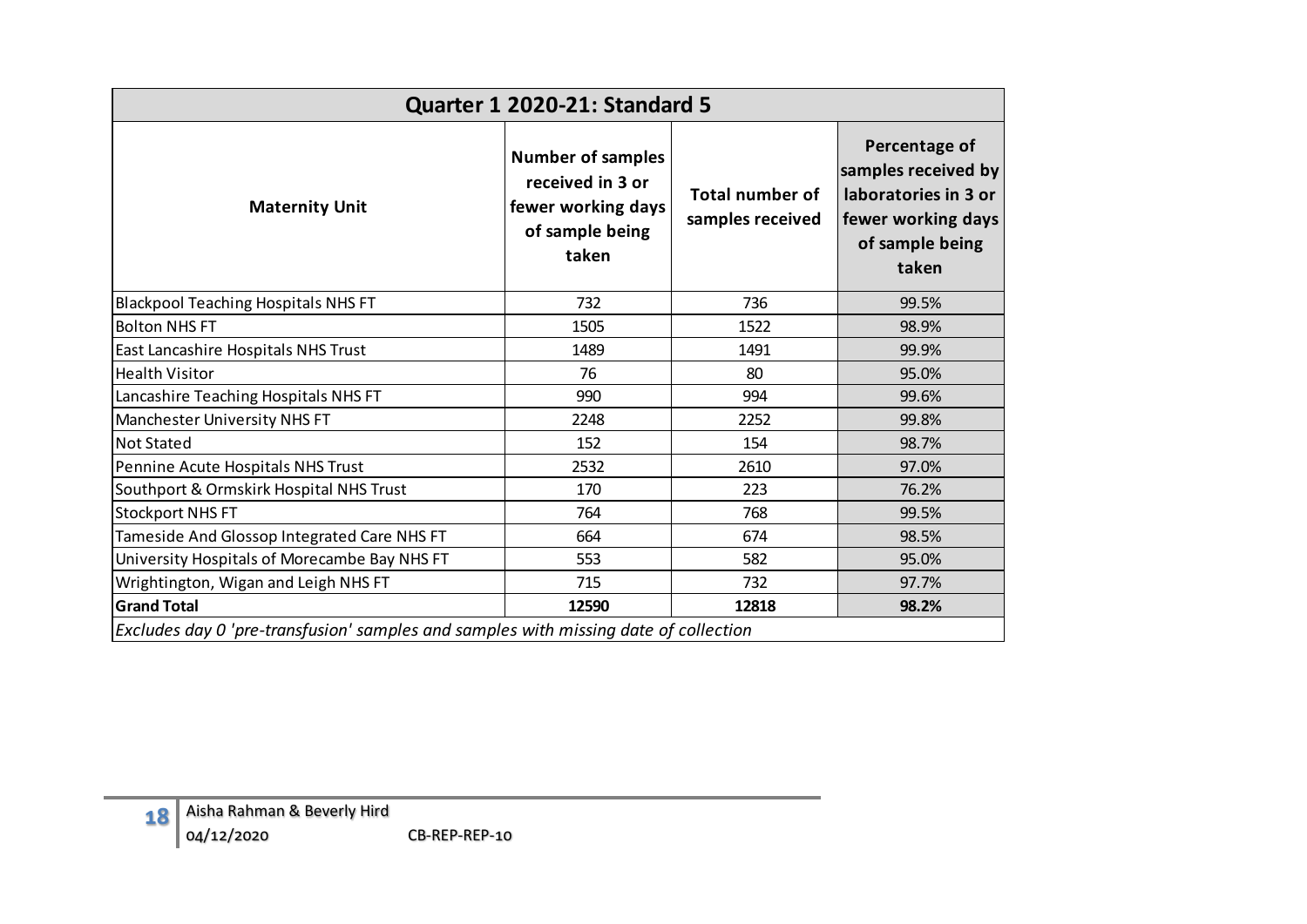| Quarter 1 2020-21: Standard 6 by Trust                                     |                                                            |                          |                                                            |                                                                    |                                                  |                         |                          |                                                          |                                                                |                            |                                                                    |                                                                            |                                            |                    |
|----------------------------------------------------------------------------|------------------------------------------------------------|--------------------------|------------------------------------------------------------|--------------------------------------------------------------------|--------------------------------------------------|-------------------------|--------------------------|----------------------------------------------------------|----------------------------------------------------------------|----------------------------|--------------------------------------------------------------------|----------------------------------------------------------------------------|--------------------------------------------|--------------------|
| Status code and description of avoidable<br>repeat                         | Blackpool<br>Teaching<br><b>Hospitals</b><br><b>NHS FT</b> | <b>Bolton NHS</b><br>FT. | East<br>Lancashire<br><b>Hospitals</b><br><b>NHS Trust</b> | Lancashire<br><b>Teaching</b><br><b>Hospitals</b><br><b>NHS FT</b> | Manchester<br><b>University</b><br><b>NHS FT</b> | Not<br><b>Stated</b>    | Health<br><b>Visitor</b> | Pennine<br>Acute<br><b>Hospitals</b><br><b>NHS Trust</b> | Southport &<br><b>Ormskirk</b><br><b>Hospital NHS</b><br>Trust | Stockport<br><b>NHS FT</b> | <b>Tameside</b><br><b>And Glossop</b><br>Integrated<br>Care NHS FT | <b>University</b><br><b>Hospitals of</b><br>Morecambe<br><b>Bay NHS FT</b> | Wrightington,<br>Wigan and<br>Leigh NHS FT | <b>Grand Total</b> |
| 0301: too young for reliable screening ( $\leq 4$<br>days)                 | $\mathbf 0$                                                | $\mathbf 0$              | $\mathbf{1}$                                               | $\mathbf 0$                                                        | 0                                                | $\mathbf 0$             | $\mathbf 0$              | $\mathbf{1}$                                             | $\pmb{0}$                                                      | $\mathbf 0$                | $\mathsf 0$                                                        | 0                                                                          | $\mathbf{1}$                               | $\mathbf{3}$       |
| 0302: too soon after transfusion (<72<br>hours)                            | $\mathbf{0}$                                               | $\mathbf 0$              | 5                                                          | $\mathbf{1}$                                                       | 4                                                | $\mathbf 0$             | $\mathbf 0$              | $\overline{4}$                                           | $\mathbf 0$                                                    | $\mathbf{1}$               | $\Omega$                                                           | $\mathbf{1}$                                                               | 1                                          | 17                 |
| 0303: insufficent sample                                                   | $\mathbf{1}$                                               | 13                       | $\overline{7}$                                             | 16                                                                 | 14                                               | $\mathbf{1}$            | $\mathbf{1}$             | 9                                                        | 1                                                              | $\overline{2}$             | $\overline{2}$                                                     | $\mathbf{1}$                                                               | $\overline{4}$                             | 72                 |
| 0304: unsuitable sample (blood quality):<br>incorrect blood application    | $\mathbf{1}$                                               | 8                        | $\mathbf{1}$                                               | $\mathbf{1}$                                                       | 11                                               | $\mathbf{1}$            | $\mathbf 0$              | 10                                                       | 3                                                              | 10                         | 3                                                                  | $\mathbf{1}$                                                               | $\overline{4}$                             | 54                 |
| 0305: unsuitable sample (blood quality):<br>compressed/damaged             | $\mathbf 0$                                                | $\mathbf 0$              | $\mathbf{1}$                                               | 0                                                                  | $\overline{2}$                                   | $\mathbf 0$             | $\mathbf 0$              | $\mathbf 0$                                              | $\mathbf 0$                                                    | $\mathbf 0$                | $\mathbf 0$                                                        | $\mathbf 0$                                                                | $\mathbf 0$                                | 3                  |
| 0306: Unsuitable sample: day 0 and day 5<br>on same card                   | $\mathbf 0$                                                | 0                        | $\mathbf 0$                                                | $\mathbf 0$                                                        | 0                                                | $\mathbf 0$             | $\mathbf 0$              | $\mathbf 0$                                              | $\pmb{0}$                                                      | $\mathbf 0$                | $\mathbf 0$                                                        | 0                                                                          | $\mathsf 0$                                | $\mathbf 0$        |
| 0307: unsuitable sample for CF: possible<br>faecal contamination           | $\mathbf{1}$                                               | $\overline{2}$           | $\mathbf 0$                                                | $\mathbf{0}$                                                       | 5                                                | $\mathbf 0$             | $\mathbf 0$              | $\overline{2}$                                           | $\mathbf{0}$                                                   | $\overline{2}$             | $\mathbf{1}$                                                       | $\mathbf 0$                                                                | $\mathsf 0$                                | 13                 |
| 0308: unsuitable sample: NHS number<br>missing/not accurately recorded     | $\mathbf 0$                                                | $\mathbf{1}$             | $\mathsf 0$                                                | $\mathbf{1}$                                                       | $\overline{2}$                                   | $\mathbf{1}$            | $\pmb{0}$                | 5                                                        | 1                                                              | $\mathsf 0$                | $\mathsf 0$                                                        | $\mathsf 0$                                                                | $\overline{2}$                             | 13                 |
| 0309: unsuitable sample: date of sample<br>missing/not accurately recorded | $\mathbf{1}$                                               | $\mathbf 0$              | 3                                                          | $\mathbf{1}$                                                       | 0                                                | $\mathbf 0$             | $\mathbf 0$              | 5                                                        | $\overline{2}$                                                 | $\overline{2}$             | $\mathbf 0$                                                        | $\mathbf 0$                                                                | $\overline{2}$                             | 16                 |
| 0310: unsuitable sample: date of birth not<br>accurately matched           | $\pmb{0}$                                                  | $\mathbf 0$              | $\mathbf 0$                                                | $\mathbf 0$                                                        | 0                                                | $\mathbf 0$             | $\mathbf 0$              | $\mathbf 0$                                              | $\mathbf 0$                                                    | $\mathbf 0$                | $\mathbf 0$                                                        | $\mathbf 0$                                                                | $\mathbf 0$                                | $\mathbf 0$        |
| 0311: unsuitable sample: expired card used                                 | $\mathbf 0$                                                | $\mathbf 0$              | $\mathbf 0$                                                | $\mathbf 0$                                                        | 0                                                | $\mathbf 0$             | $\mathbf 0$              | $\mathbf 0$                                              | 0                                                              | $\mathbf 0$                | $\mathbf 0$                                                        | 0                                                                          | $\mathbf 0$                                | $\mathbf 0$        |
| 0312: unsuitable sample: >14 days in<br>transit, too old for analysis      | $\mathbf 0$                                                | $\mathbf 0$              | $\mathbf 0$                                                | $\mathbf{0}$                                                       | 0                                                | $\mathbf 0$             | $\mathbf 0$              | $\mathbf{0}$                                             | $\mathbf{0}$                                                   | $\mathbf 0$                | $\mathbf 0$                                                        | $\mathbf 0$                                                                | $\mathbf 0$                                | $\mathbf{0}$       |
| 0313: unsuitable sample: damaged in<br>transit                             | $\mathbf 0$                                                | $\mathbf 0$              | $\mathbf 0$                                                | $\mathbf{0}$                                                       | 0                                                | $\mathbf 0$             | $\mathbf 0$              | $\mathbf{0}$                                             | $\mathbf{0}$                                                   | $\mathbf 0$                | $\mathbf 0$                                                        | $\mathbf 0$                                                                | $\mathsf 0$                                | $\mathbf{0}$       |
| Number of Avoidable Repeat Requests                                        | $\overline{\mathbf{4}}$                                    | 24                       | 13                                                         | 19                                                                 | 34                                               | $\overline{\mathbf{3}}$ | $\mathbf 1$              | 32                                                       | $\overline{7}$                                                 | 16                         | 6                                                                  | $\mathbf{2}$                                                               | 13                                         | 174                |
| Number of first samples received/<br>babies tested                         | 716                                                        | 1479                     | 1461                                                       | 956                                                                | 2166                                             | 157                     | 103                      | 2530                                                     | 215                                                            | 747                        | 663                                                                | 572                                                                        | 706                                        | 12471              |
| <b>Avoidable Repeat Requests Rate</b>                                      | 0.6%                                                       | 1.6%                     | 0.9%                                                       | 2.0%                                                               | 1.6%                                             | 1.9%                    | 1.0%                     | 1.3%                                                     | 3.3%                                                           | 2.1%                       | 0.9%                                                               | 0.3%                                                                       | 1.8%                                       | 1.4%               |
| Transfusion Reapeats are not included in the Avoidable Repeat calculation  |                                                            |                          |                                                            |                                                                    |                                                  |                         |                          |                                                          |                                                                |                            |                                                                    |                                                                            |                                            |                    |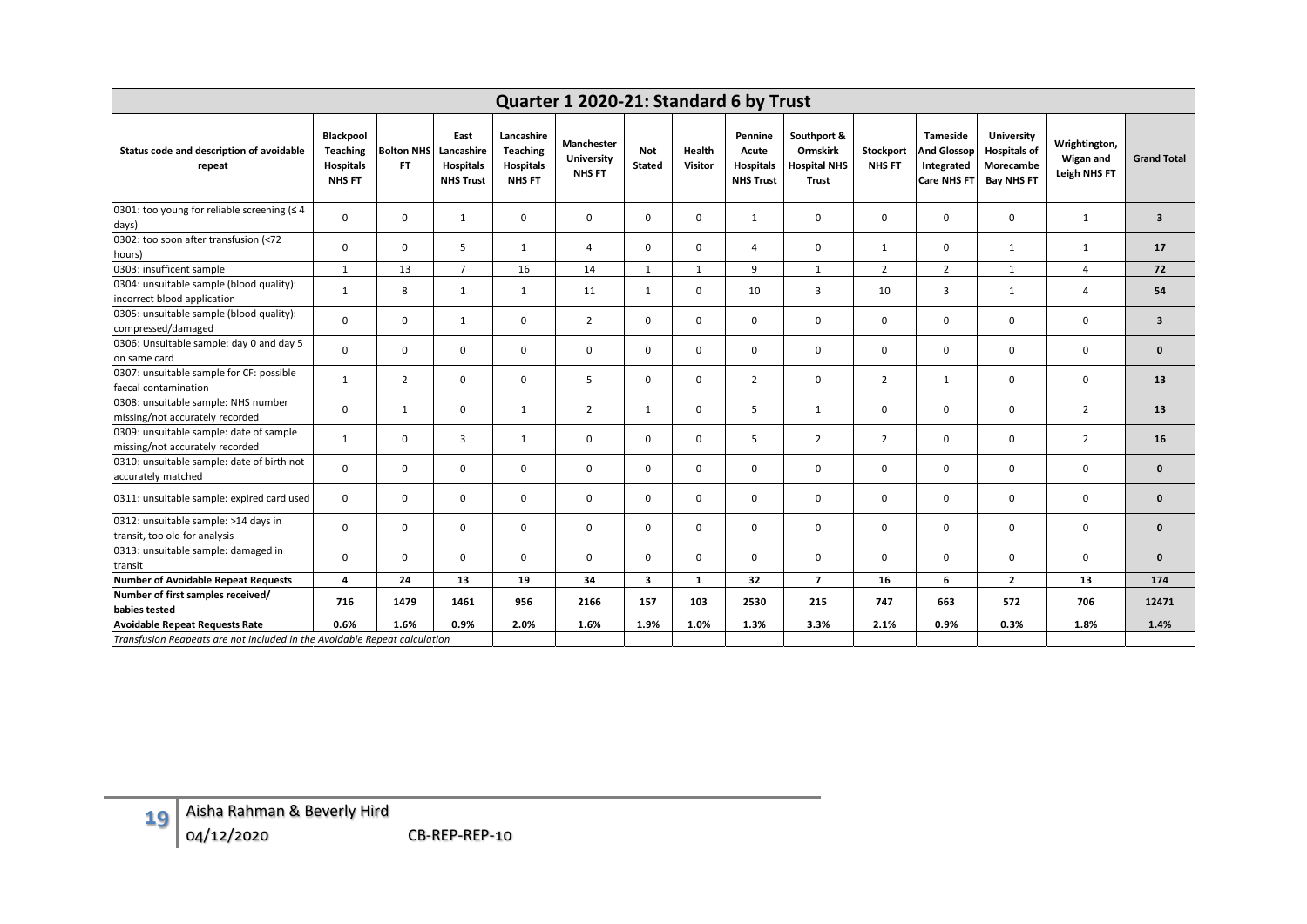|                                                                               |                                          |                                       |                                       |                                            |                    |                                                    |                                        |                                       |                                    |                                 | Quarter 1 2020-21: Standard 6 by Current Hospital |                             |                              |                                      |                                  |                         |                                 |                     |                         |
|-------------------------------------------------------------------------------|------------------------------------------|---------------------------------------|---------------------------------------|--------------------------------------------|--------------------|----------------------------------------------------|----------------------------------------|---------------------------------------|------------------------------------|---------------------------------|---------------------------------------------------|-----------------------------|------------------------------|--------------------------------------|----------------------------------|-------------------------|---------------------------------|---------------------|-------------------------|
| <b>Status code and description</b><br>of avoidable repeat                     | <b>Blackpool</b><br>Victoria<br>Hospital | <b>Burnley</b><br>General<br>Hospital | <b>Furness</b><br>General<br>Hospital | North<br>Manchester<br>General<br>Hospital | Not in<br>hospital | Ormskirk<br><b>District</b><br>General<br>Hospital | Royal<br>Albert<br>Edward<br>Infirmary | Royal<br><b>Blackburn</b><br>Hospital | Royal<br><b>Bolton</b><br>Hospital | Royal<br>Lancaster<br>Infirmary | Royal<br>Manchester<br>Childrens<br>Hospital      | Royal<br>Oldham<br>Hospital | Royal<br>Preston<br>Hospital | St Mary's<br>Hospital,<br>Manchester | <b>Stepping Hill</b><br>Hospital | Wythenshawe<br>Hospital | Tameside<br>General<br>Hospital | UK Out of<br>region | Grand<br>Total          |
| 0301: too young for reliable<br>screening $(≤ 4 days)$                        | $\mathsf 0$                              | $\mathbf 0$                           | 0                                     | $\mathbf 0$                                | 3                  | $\mathbf 0$                                        | 0                                      | $\mathbf 0$                           | $\mathbf 0$                        | $\mathbf 0$                     | 0                                                 | 0                           | $\mathbf 0$                  | $\mathbf 0$                          | $\mathbf 0$                      | $\mathbf 0$             | $\mathbf 0$                     | $\mathbf 0$         | $\overline{\mathbf{3}}$ |
| 0302: too soon after<br>transfusion (<72 hours)                               | $\mathsf 0$                              | 5 <sup>1</sup>                        | $\mathbf{0}$                          | $\mathbf 0$                                | $\mathbf 0$        | $\mathbf 0$                                        | $\mathbf{1}$                           | $\mathbf 0$                           | $\mathbf 0$                        | $\mathbf{1}$                    | $\mathbf 0$                                       | $\overline{4}$              | 1                            | $\overline{4}$                       | $\mathbf{1}$                     | $\mathsf 0$             | $\mathbf 0$                     | $\mathbf 0$         | 17                      |
| 0303: insufficent sample                                                      | $\mathbf 0$                              | $\mathbf{1}$                          | $\mathbf 0$                           | $\mathbf{1}$                               | 61                 | $\mathbf 0$                                        | <sup>1</sup>                           | $\mathbf 0$                           | $\overline{2}$                     | $\mathsf 0$                     | $\mathbf 0$                                       | $\mathbf{1}$                | 1                            | $\overline{2}$                       | $\mathbf 0$                      | $\overline{2}$          | $\mathbf 0$                     | $\mathbf 0$         | 72                      |
| 0304: unsuitable sample<br>(blood quality): incorrect<br>blood application    | $\mathbf 0$                              | $\mathsf 0$                           | <sup>1</sup>                          | $\mathbf{1}$                               | 36                 | $\mathbf{1}$                                       | $\mathbf 0$                            | $\mathbf{1}$                          | $\overline{2}$                     | $\mathsf 0$                     | 0                                                 | 3                           | $\mathbf{1}$                 | $\overline{2}$                       | $\mathbf{1}$                     | $\mathbf{3}$            | $\mathbf{1}$                    | 1                   | 54                      |
| 0305: unsuitable sample<br>(blood quality):<br>compressed/damaged             | $\mathbf 0$                              | $\mathbf 0$                           | 0                                     | $\mathbf 0$                                | $\overline{2}$     | $\mathbf 0$                                        | 0                                      | $\mathbf 0$                           | $\mathbf 0$                        | 0                               | 0                                                 | 0                           | $\mathsf 0$                  | $\mathbf{1}$                         | $\mathbf 0$                      | $\mathbf 0$             | $\mathbf 0$                     | $\mathbf 0$         | $\overline{\mathbf{3}}$ |
| 0306: Unsuitable sample: day<br>0 and day 5 on same card                      | $\mathsf 0$                              | $\mathbf 0$                           | 0                                     | $\mathbf 0$                                | 0                  | $\mathbf 0$                                        | $\mathsf 0$                            | $\mathbf 0$                           | $\mathbf 0$                        | $\mathbf 0$                     | 0                                                 | 0                           | $\mathbf 0$                  | $\mathbf 0$                          | $\mathbf 0$                      | $\mathbf 0$             | $\mathbf 0$                     | $\mathbf 0$         | $\mathbf 0$             |
| 0307: unsuitable sample for<br>CF: possible faecal<br>contamination           | $\mathsf 0$                              | $\mathbf 0$                           | $\mathbf 0$                           | $\mathbf 0$                                | 8                  | $\mathbf 0$                                        | $\mathsf 0$                            | $\mathbf 0$                           | $\mathbf 0$                        | $\mathbf 0$                     | 0                                                 | $\mathsf 0$                 | $\mathbf 0$                  | $\overline{4}$                       | $\mathbf 0$                      | $\mathbf 0$             | $\mathbf{1}$                    | $\mathbf 0$         | 13                      |
| 0308: unsuitable sample: NHS<br>number missing/not<br>accurately recorded     | $\mathsf 0$                              | $\mathbf 0$                           | 0                                     | $\mathbf 0$                                | 9                  | $\mathbf{1}$                                       | $\mathbf{1}$                           | $\mathbf 0$                           | $\mathbf{1}$                       | $\mathbf 0$                     | 0                                                 | 0                           | $\mathbf 0$                  | $\mathbf{1}$                         | $\mathbf 0$                      | $\mathbf 0$             | $\mathbf 0$                     | $\mathbf 0$         | 13                      |
| 0309: unsuitable sample: date<br>of sample missing/not<br>accurately recorded | $\mathsf 0$                              | $\mathbf 0$                           | 0                                     | $\mathbf 0$                                | 15                 | $\mathbf{1}$                                       | $\mathsf 0$                            | $\mathbf 0$                           | $\overline{0}$                     | $\mathsf 0$                     | 0                                                 | 0                           | $\mathbf 0$                  | $\mathbf 0$                          | $\Omega$                         | $\mathbf 0$             | $\mathbf 0$                     | $\overline{0}$      | 16                      |
| 0310: unsuitable sample: date<br>of birth not accurately<br>matched           | $\mathsf 0$                              | $\mathbf 0$                           | $\mathbf 0$                           | $\mathbf 0$                                | $\mathbf 0$        | $\mathbf 0$                                        | $\mathsf 0$                            | $\mathbf 0$                           | $\mathbf 0$                        | $\mathbf 0$                     | $\mathbf 0$                                       | $\mathbf 0$                 | $\mathbf 0$                  | $\mathbf 0$                          | $\mathbf 0$                      | $\mathbf 0$             | $\mathbf 0$                     | $\mathbf 0$         | $\mathbf{0}$            |
| 0311: unsuitable sample:<br>expired card used                                 | $\mathsf 0$                              | $\mathbf 0$                           | 0                                     | $\mathsf 0$                                | 0                  | $\mathbf 0$                                        | 0                                      | $\mathbf 0$                           | $\mathbf 0$                        | $\mathbf 0$                     | 0                                                 | 0                           | $\mathbf 0$                  | $\mathbf 0$                          | $\mathbf 0$                      | $\mathbf 0$             | $\mathbf 0$                     | $\mathbb O$         | $\mathbf 0$             |
| 0312: unsuitable sample: >14<br>days in transit, too old for<br>analysis      | $\mathbf 0$                              | $\mathsf 0$                           | 0                                     | $\mathbf 0$                                | $\mathsf 0$        | $\mathbf 0$                                        | $\mathbf 0$                            | $\mathbf 0$                           | $\mathbf 0$                        | $\mathbf 0$                     | 0                                                 | $\mathbf 0$                 | $\mathbf 0$                  | $\,0\,$                              | $\mathbf 0$                      | $\mathbf 0$             | $\mathbf 0$                     | $\,$ 0              | $\mathbf 0$             |
| 0313: unsuitable sample:<br>damaged in transit                                | $\mathbf 0$                              | $\mathbf 0$                           | $\mathbf{0}$                          | $\mathbf{0}$                               | $\mathbf 0$        | $\mathbf 0$                                        | $\mathbf 0$                            | $\mathbf 0$                           | $\mathbf 0$                        | $\mathbf 0$                     | $\mathbf 0$                                       | $\mathbf 0$                 | $\mathbf{0}$                 | $\mathbf 0$                          | $\mathbf 0$                      | $\mathbf 0$             | $\mathbf 0$                     | $\mathbf 0$         | $\mathbf{0}$            |
| <b>Number of Avoidable Repeat</b><br><b>Requests</b>                          | 0                                        | $\mathbf{1}$                          | 1                                     | $\overline{2}$                             | 134                | 3                                                  | $\mathbf{2}$                           | 1                                     | 5                                  | $\mathbf 0$                     | 0                                                 | 4                           | $\overline{2}$               | 10                                   | $\mathbf 1$                      | 5                       | $\overline{\mathbf{2}}$         | 1                   | 174                     |
| <b>Number of first samples</b><br>received/<br>babies tested                  | 68                                       | 100                                   | 9                                     | 84                                         | 11201              | 16                                                 | 34                                     | $\mathbf{1}$                          | 153                                | 35                              | 14                                                | 167                         | 91                           | 269                                  | 57                               | 108                     | 63                              | $\mathbf 1$         | 12471                   |
| <b>Avoidable Repeat Requests</b><br>Rate                                      | 0.0%                                     | 1.0%                                  | 11.1%                                 | 2.4%                                       | 1.2%               | 18.8%                                              | 5.9%                                   | 100.0%                                | 3.3%                               | 0.0%                            | 0.0%                                              | 2.4%                        | 2.2%                         | 3.7%                                 | 1.8%                             | 4.6%                    | 3.2%                            | 100.0%              | 1.4%                    |
| Transfusion Reapeats are not included in the Avoidable Repeat calculation     |                                          |                                       |                                       |                                            |                    |                                                    |                                        |                                       |                                    |                                 |                                                   |                             |                              |                                      |                                  |                         |                                 |                     |                         |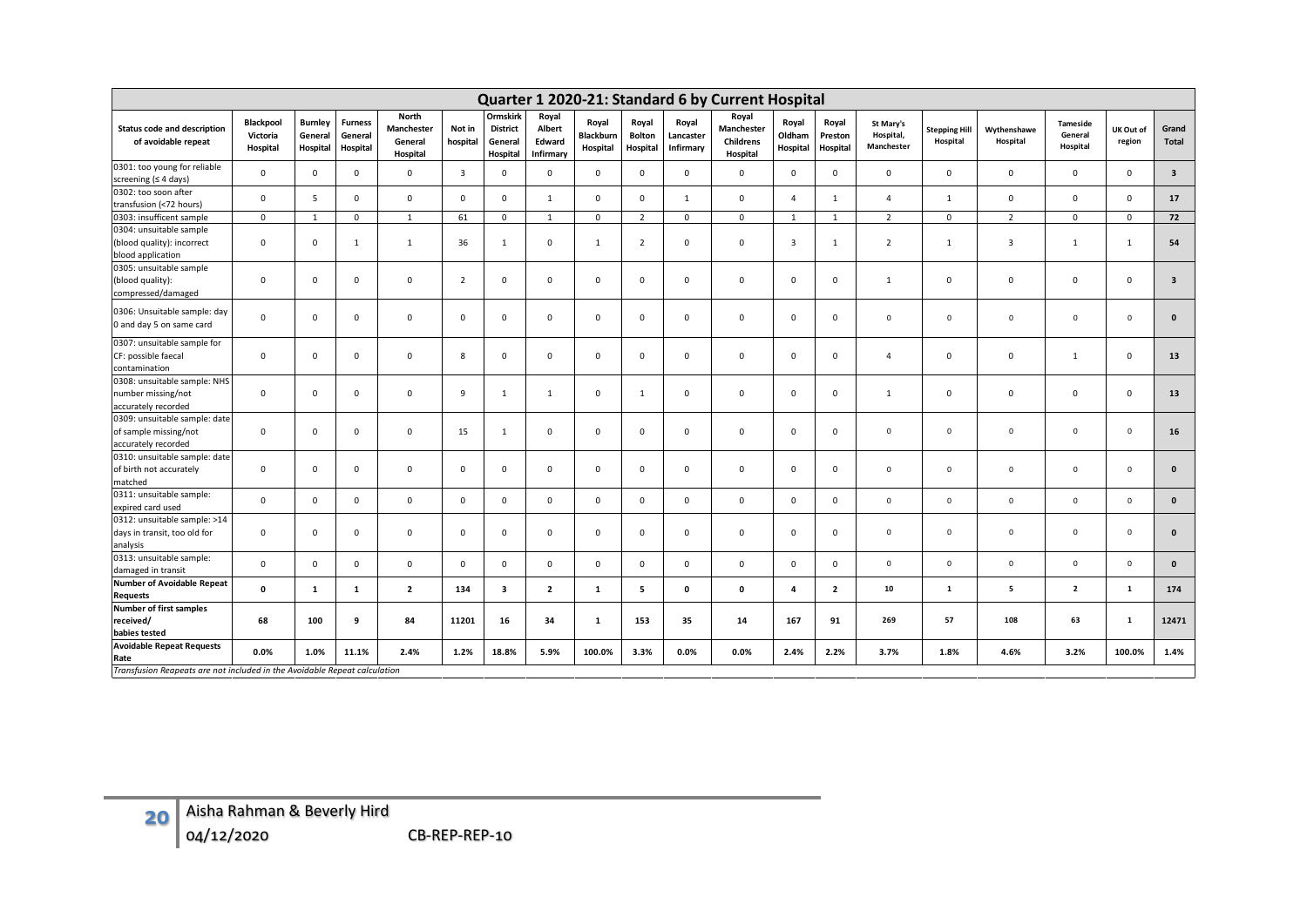| Quarter 1 2020-21: Standard 7c               |          |                                                  |                |                                    |                                    |               |  |  |  |  |  |
|----------------------------------------------|----------|--------------------------------------------------|----------------|------------------------------------|------------------------------------|---------------|--|--|--|--|--|
| <b>Trust</b>                                 |          | Number of Pre-term CHT second samples collected: |                | % Prem repeats<br>collected on day | % Prem repeats<br>collected on day |               |  |  |  |  |  |
|                                              | Early    | On time                                          | Late           | Total                              | 28 or at discharge                 | 28 or earlier |  |  |  |  |  |
| <b>Blackpool Teaching Hospitals NHS FT</b>   |          | 14                                               | $\Omega$       | 14                                 | 100%                               | 100%          |  |  |  |  |  |
| <b>Bolton NHS FT</b>                         | 0        | 6                                                | 5.             | 11                                 | 55%                                | 55%           |  |  |  |  |  |
| East Lancashire Hospitals NHS Trust          | O        | 9                                                | 3              | 12                                 | 75%                                | 75%           |  |  |  |  |  |
| Lancashire Teaching Hospitals NHS FT         |          | 11                                               | $\Omega$       | 11                                 | 100%                               | 100%          |  |  |  |  |  |
| Manchester FT                                | $\Omega$ | 17                                               |                | 18                                 | 94%                                | 94%           |  |  |  |  |  |
| Pennine Acute Hospitals NHS Trust            |          | 20                                               | 4              | 24                                 | 83%                                | 83%           |  |  |  |  |  |
| Southport & Ormskirk Hospital NHS Trust      | $\Omega$ | 3                                                | $\Omega$       | 3                                  | 100%                               | 100%          |  |  |  |  |  |
| <b>Stockport NHS FT</b>                      | $\Omega$ | 0                                                | 2              | $\overline{2}$                     | 0%                                 | 0%            |  |  |  |  |  |
| Tameside And Glossop Integrated Care NHS FT  | $\Omega$ |                                                  |                | $\overline{2}$                     | 50%                                | 50%           |  |  |  |  |  |
| University Hospitals of Morecambe Bay NHS FT | $\Omega$ | 8                                                | $\Omega$       | 8                                  | 100%                               | 100%          |  |  |  |  |  |
| Wrightington, Wigan and Leigh NHS FT         |          |                                                  | $\overline{2}$ | 4                                  | 25%                                | 50%           |  |  |  |  |  |
| <b>Grand Total</b>                           |          | 90                                               | 18             | 109                                | 83%                                | 83%           |  |  |  |  |  |